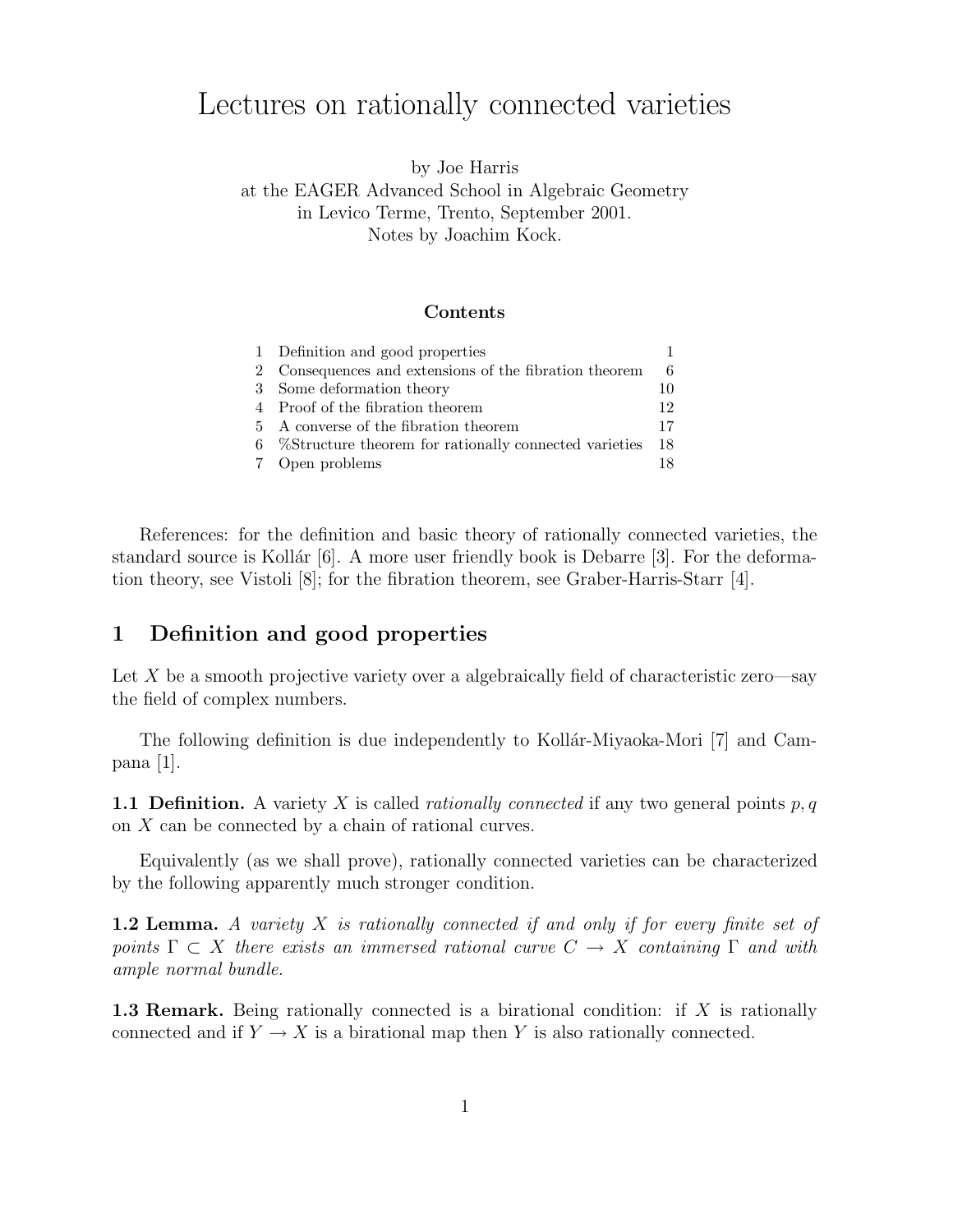For curves and surfaces, being rationally connected is equivalent to being rational.

1.4 Why is rationality and rational connectivity the same for surfaces? We will see later (2.9) that a rationally connected variety has no forms. If  $X$  is a surface without forms, it follows from the classification of surfaces that X is rational.

1.5 The thesis of these talks is that the notion of rational connectivity is a much more natural and geometric notion than rationality or unirationality (which are more algebraic of nature). (Recall that a variety X of dimension n is rational if there is a birational map  $\mathbb{P}^n \dashrightarrow X$ , and that it is unirational if there exists a generically finite rational map  $\mathbb{P}^n \dashrightarrow X$ .) Here comes a list of features of the notion of rational connectivity.

#### • There is a 'local' criterion for rational connectivity. Namely,

**1.6 Lemma.** A smooth projective variety X is rationally connected if and only if there exists a smooth rational curve  $C \subset X$  with ample normal bundle.

**1.7 Corollary.** Let  $D \subset X$  be a smooth ample divisor on a smooth projective variety X. If  $D$  is rationally connected then  $X$  is also rationally connected.

In contrast, no such result holds for rationality. For example, the cubic threefold in  $\mathbb{P}^4$  is not rational, but its hyperplane sections (smooth cubic surfaces) are rational.

1.8 Why aren't cubic threefolds rational? This is a very delicate question; its answer was given in Clemens-Griffiths [2]. Roughly they show that the middle Hodge structure of a smooth cubic threefold  $X \subset \mathbb{P}^4$  is not the Jacobian of any curve, and therefore X cannot be obtained from  $\mathbb{P}^3$  by blowing up curves. (Slightly more precisely,  $H^{1,2}(X)$  quotiented by the lattice generated by third integral cohomology is a principally polarized abelian variety  $J_X$  called the intermediate Jacobian. If one blows up X along a curve C then  $J_X$  acquires the Jacobian  $J(C)$  as a direct summand. (Blowing up a point doesn't change  $J_X$ .) Now the precise statement is that  $J_X$  is not a direct sum of Jacobians of curves, and in particular  $X$  can not be obtained from  $\mathbb{P}^3$  by blowing up and down. . . )

1.9 Exercise: cubic threefolds are unirational. Let  $X \subset \mathbb{P}^4$  be a cubic threefold. First, one shows that there exists a line  $L_0 \subset X$ . (In fact there is an  $\infty^2$  of lines, but for the argument we just need one.) Now consider the variety W whose points are pairs  $(p, L)$  where p is a point on the fixed line  $L_0$ , and L is a tangent line to X at p. Clearly W is a  $\mathbb{P}^2$ -bundle over  $L_0$ , and in particular a rational variety. Since each such line  $L$  is tangent to  $X$  it cuts  $X$  in a third point, so in this way we also get a rational map  $\varphi: W \dashrightarrow X$ . Thus X is unirational. (In fact this map  $\varphi: W \dashrightarrow X$  is two-to-one. Indeed, let  $x \in X$  be a general point, and consider the plane  $\Lambda$  spanned by x and  $L_0$ : this plane cuts X in a conic C (residual to  $L_0$ ). The lines through x which are tangent to X at  $L_0$  are exactly the two lines joining x with the intersection points  $C \cap L_0$  in  $\Lambda$ .)

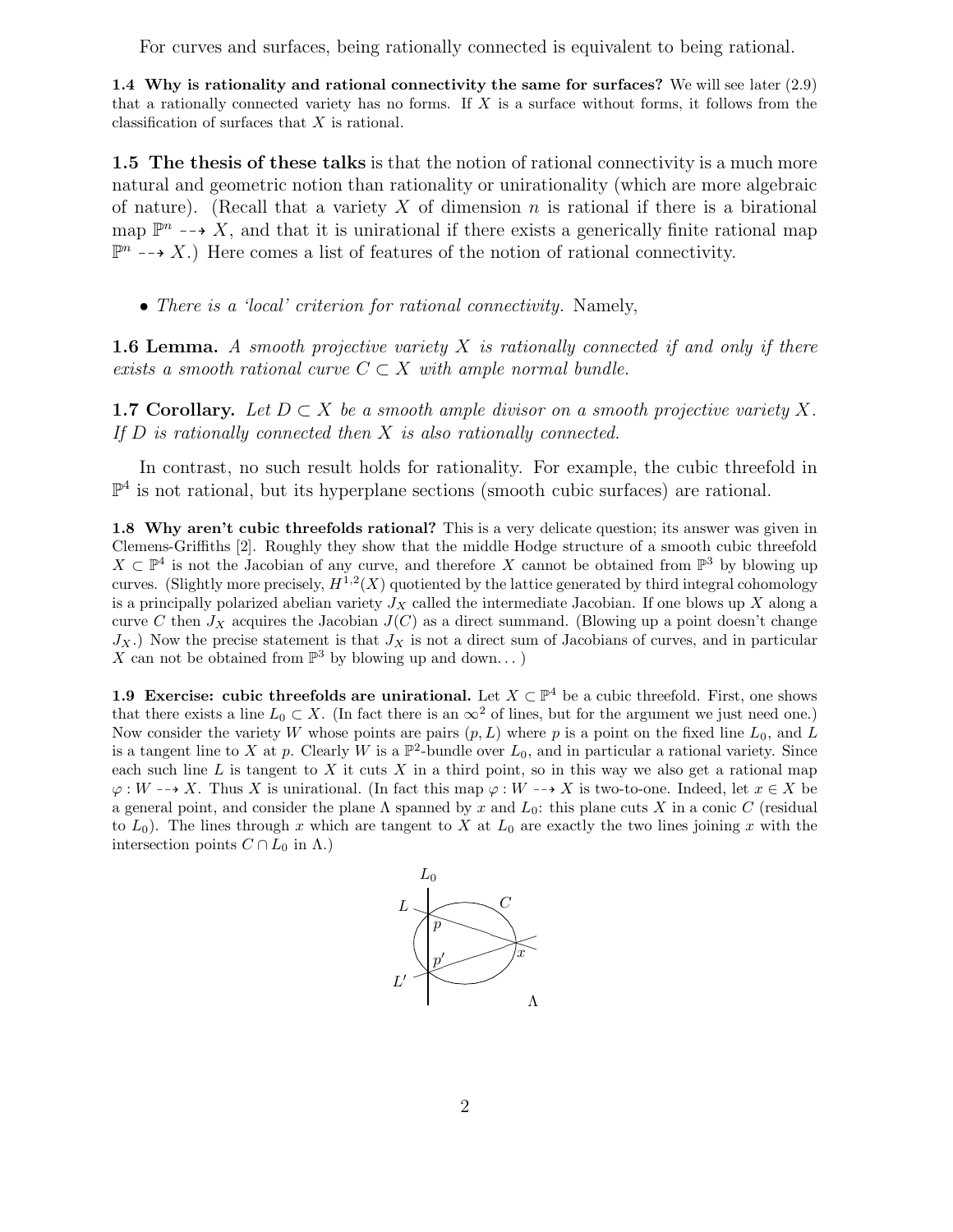Alternatively, consider the projection from  $L_0$  to a plane  $\mathbb{P}^2$ : blowing up X along  $L_0$  yields a regular map  $X \to \mathbb{P}^2$  whose fibres are conics, so X is birational to a conical bundle over  $\mathbb{P}^2$ . (Unirationality follows from this construction via a base change argument...) Now this conical bundle has no section! Otherwise it would be birational to a  $\mathbb{P}^1$ -bundle and then X would be rational, contradicting the result of Clemens and Griffiths. . .

• Rational connectivity is both an open and a closed condition. Precisely:

**1.10 Lemma.** If  $X \to B$  is a smooth and projective morphisms, then the locus  $\{b \in B \mid$  $X_b$  is r.c.}  $\subset B$  is open and closed.

Idea of the openness: let  $X \to B$  be a family with a special fibre  $X_0$  which is rationally connected, so  $X_0$  contains a rational curve C with ample normal bundle. Now there is an exact sequence

$$
0 \to N_{C/X_0} \to N_{C/X} \to \mathcal{O}_C^{\oplus} \to 0
$$

and since we are on a rational curve this sequence splits. It follows that  $N_{C/X}$  is generated by global sections and that  $H^1(C, N_{C/X}) = 0$ . So the deformations of C in X are unobstructed (cf. 3.1 below) and they decompose into direct sums of deformations lying inside the fibres and deformations transversal to the fibres. So we can move  $C$  into a neighbouring fibre. . .

Idea of closedness: suppose the fibres over a punctured analytic disc  $\Delta \setminus 0$  are rationally connected, and take two points in  $X_0$ . Choose two local sections through these points to define 'neighbouring points' in neighbouring fibres  $X_t$ ; inside each of these fibres, these two sections can be joined by rational curves. Now impose algebraic conditions on these curves (e.g., in some component of the relative Hilbert scheme) in order to get down to a finite number, and we can assume (if necessary applying a base change) that there is one vertical rational curve that we can follow from fibre to fibre in  $\Delta \setminus 0$ . Now take the flat limit to  $X_0$ . (This may not be an irreducible curve, but then use the original weak definition of rational connectivity: it's enough to have a chain).

In contrast, it is an open question whether rationality is an open (or closed) condition.

1.11 Example: Cubic fourfolds. Consider the family of all smooth cubic fourfolds. Suspicion: the locus of rational cubic fourfolds is neither open nor closed: it should be the countable union of subvarieties of the family, e.g., a countable union of divisors (B. Hassett [5] shows that there exists an infinite countable number of families of rational cubics—codimension-2 subvarieties. . . )

The idea behind this suspicion is somewhat similar to the idea of 1.8. A fourfold X is rational if and only if it can be obtained from  $\mathbb{P}^4$  by a finite sequence of blow-ups and blow-downs, along points, curves and surfaces. Blowing up along points and curves does not change the middle Hodge structure whereas each blow-up along a surface will change the middle Hodge structure by adding a direct summand which is the Hodge structure of a surface. . . So X is rational if and only if its middle Hodge structure is a direct sum of Hodge structures of surfaces. . . Such cubic fourfolds form subvarieties in the space of all cubic fourfolds, so to prove the suspicion one would need an infinite (countable) list of possible Hodge structures of surfaces. . .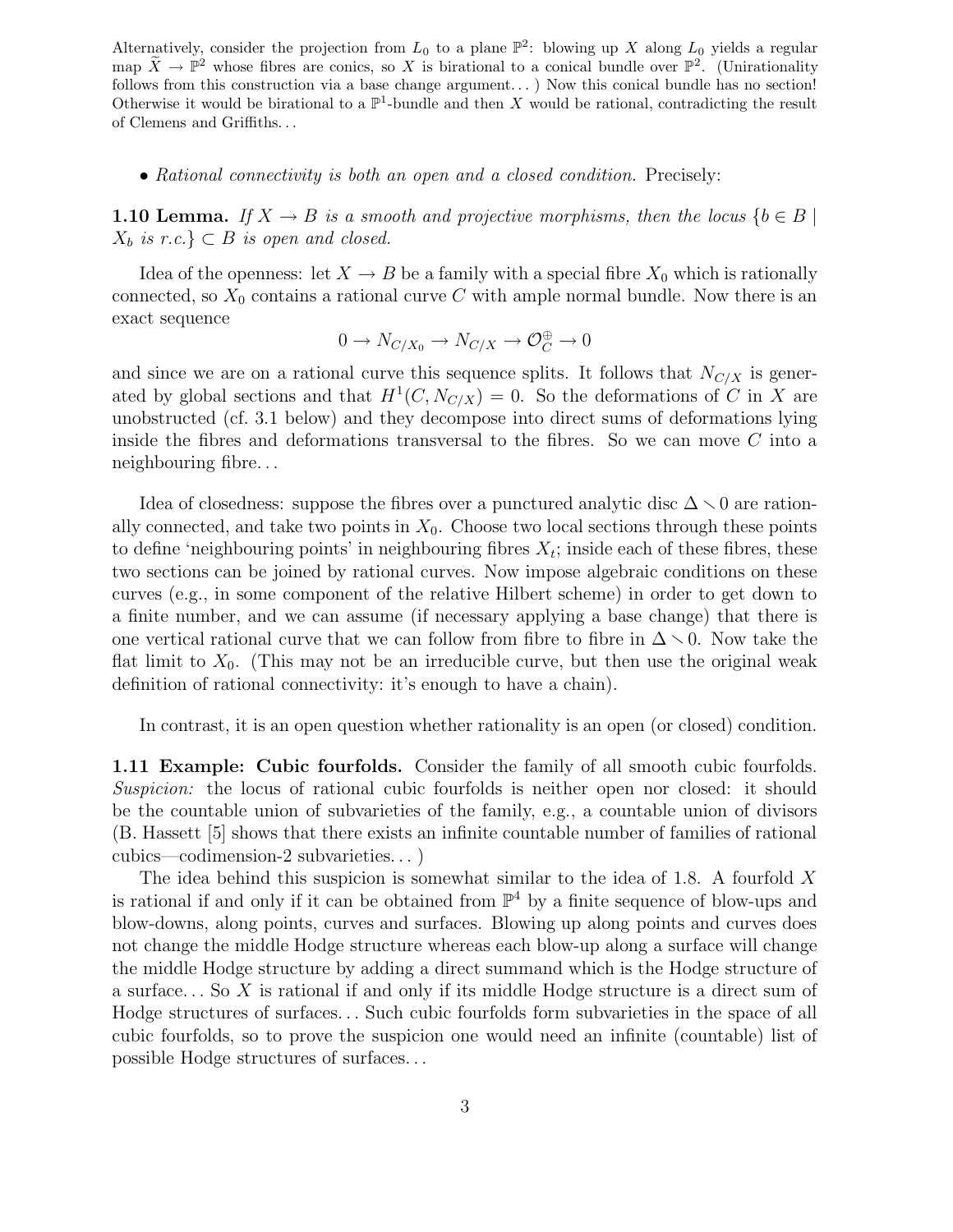• There is a divisor-theoretic criterion for rational connectivity:

**1.12 Theorem.** (Kollár-Miayoka-Mori [7]) Let X be a smooth projective variety, then

 $K_X < 0 \Rightarrow X$  is rationally connected.

**1.13 Example.** A smooth hypersurface  $X \subset \mathbb{P}^n$  of degree d is rationally connected if and only if  $d \leq n$ .

In contrast, very little is known about the rationality of hypersurfaces. For example it is not known if there are any smooth rational hypersurfaces  $X \subset \mathbb{P}^n$  of degree  $d \geq$ 4. . . (Mori always asks this question).

• There is a conjectured numerical criterion for rational connectivity. We call it Mumford's conjecture, although it is not clear when and how Mumford formulated it. . .

**1.14 Mumford's conjecture.** A smooth projective variety  $X$  is rationally connected if and only if

$$
h^0(X, (T_X^*)^{\otimes m}) = 0, \quad \forall m > 0.
$$

It is known that rational connectivity implies 'no global covariant tensor fields', the conjecture is about the converse implication.

This is related to another conjecture (which is probably due to Mori). Recall that X is called *uniruled* if through every point (or equivalently: a general point) of X there exists a smooth rational curve. (Alternatively:  $X$  (of dimension n) is uniruled if there is a dominant rational map from some  $\mathbb{P}^1 \times Y$ , (with dim  $Y = n - 1$ ).)

**1.15 Mori's conjecture.** A smooth projective variety X is uniruled if and only if

$$
h^0(X, K_X^{\otimes m}) = 0, \quad \forall m > 0.
$$

Again it is known that uniruledness implies  $h^0(X, K_X^{\otimes m}) = 0$ .

We will see later that Mori's conjecture implies Mumford's. While Mori's conjecture is well founded in birational geometry of algebraic varieties, Mumford's conjecture seems to be some strange guess—how could Mumford come up with that? (and how did he formulate it, since the notion of rational connectivity is much more recent?).

• There is a quantitative version of rational connectivity. Instead of just asking, for every pair of points, that there be a chain of rational curves connecting them, one could try to measure to which extent this fails. For example one could define an equivalence relation on  $X$  by declaring two points equivalent if there is such a chain, and then look at the quotient of this equivalence relation—call it  $Z$ . Now measure the size of  $Z$ , for example its dimension. . . However this is not a good notion. For instance, on a K3 surface there is only a countable number of rational curves, so most points would be alone in their equivalence class while all the rational curves would be contracted: Z would be extremely  $ugly.$ ..

**1.16 Theorem-definition.** (Kollár-Miyaoka-Mori [7].) For any variety X there exists a rational map  $\varphi : X \dashrightarrow Z$  (unique up to birational equivalence) characterized by the following properties: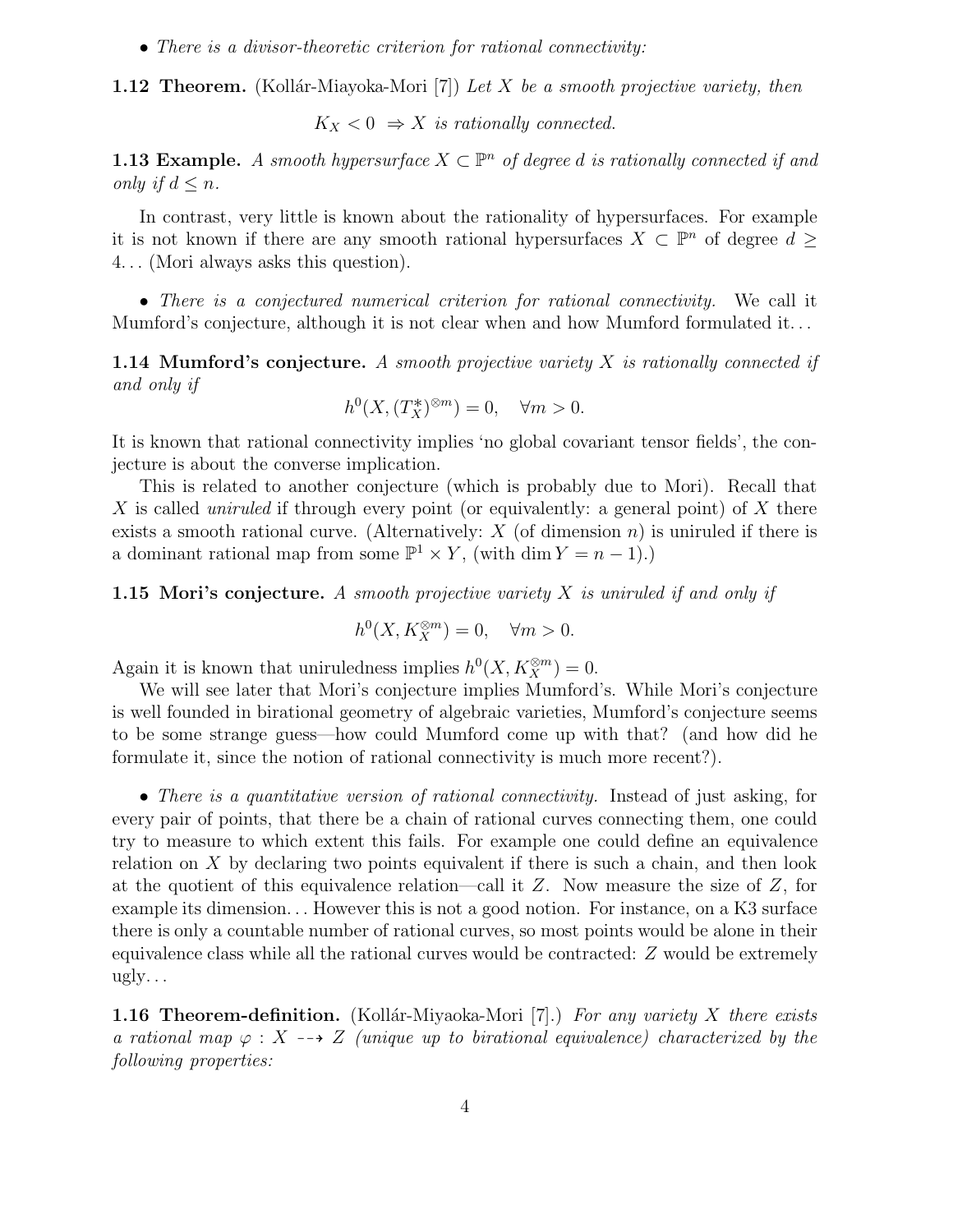- (i) The (general) fibres of  $\varphi$  are rationally connected.
- (ii) Conversely, almost all rational curves in X lie in the fibres: for a very general point  $z \in Z$ , any rational curve in X which meets  $X_z$  is actually contained in  $X_z$ .

The variety Z is called the *maximal rationally connected quotient* of  $X$  (for short, the mrc quotient), and  $\varphi: X \dashrightarrow Z$  the maximal rationally connected fibration of X (the mrc fibration).

'Very general' means: in the complement of a countable union of Zariski closed subsets. . .

**1.17 Exercise.** Prove that the following is equivalent to condition (ii): For general  $x \in X$ , every rational curve in X through x lies in the fibre  $\varphi^{-1}\varphi(x)$ .

**1.18 Example.** If X is a K3 surface, then the mrc quotient is X itself...

Definition. The rational dimension of X is defined as  $\text{rd } X := \dim X - \dim Z$ .

**1.19 Example.**  $\text{rd } X > 0$  if and only if X is unituled.

**1.20 Proof.** We prove the contrapositive statement:  $\text{rd } X = 0$  if and only if X is not uniruled. Indeed, if rd  $X = 0$  then the general fibres of  $X \rightarrow Z$  are 0-dimensional, and since they are rationally connected, in particular they must be connected, so we can just take  $Z = X$ . In this situation, condition (ii) of the definition is equivalent to saying that any very general point has no rational curve through it. It remains to observe that the set of points through which some rational curves passes is closed, since it is the image of the projection map from the universal family over the Hilbert scheme. So having just one point without rational curves through it is equivalent to having an open set of such points. . .

**1.21 Example.** X is rationally connected if and only if  $\text{rd } X = \dim X$ .

**1.22 Remark.** Let X contain a smooth rational curve C. Write the normal bundle as

$$
N_{C/X} \simeq E \oplus \mathcal{O}_C^{\oplus}
$$

where E is of rank r. Then the rational dimension of X is at least r.

• Rational connectivity behaves well in fibrations:

**1.23 The fibration theorem.** (Graber, Harris, Mazur, Starr [4]) Let  $X \rightarrow B$  be dominant. If B is rationally connected and the general fibre is rationally connected, then X is rationally connected.

Again, the corresponding statement is false when 'rationally connected' is replaced by 'rational'.

1.24 The embarrassing question. Rationality implies unirationality, and unirationality implies rational connectivity. For curves and surfaces the three notions coincide. For higher dimensional varieties it is known that there are unirational varieties which are not rational (for example cubic threefolds, cf. 1.8).

But it is an embarrassing open problem whether there exists varieties which are rationally connected but not unirational. . .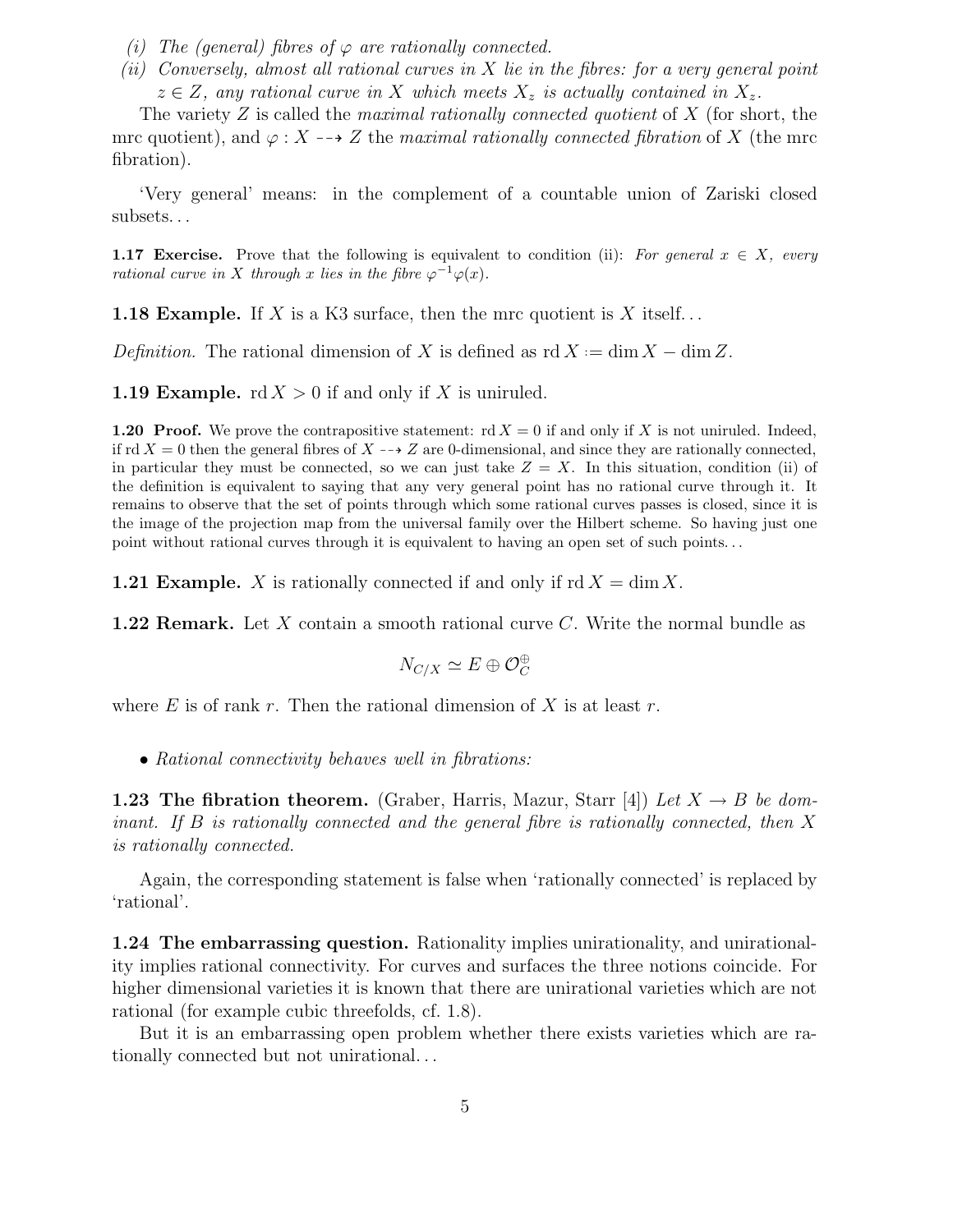The problem is not on the side of rational connectivity—as we have seen there are many criteria for showing that a given variety is rationally connected. The problem is with the notion of unirationality: there are no ways in practice to show that a given variety is not unirational!

Here are three examples of rationally connected varieties which are probably not unirational:

- (i) A hypersurface  $X \subset \mathbb{P}^n$  of degree  $n (n \geq 5)$ .
- (ii) A double cover  $X \xrightarrow{2:1} \mathbb{P}^n$  branched along a smooth hypersurface  $B \subset \mathbb{P}^n$  of degree  $2n (n > 3)$ .
- (iii) A hypersurface  $X \subset \mathbb{P}^2 \times \mathbb{P}^2$  of bidegree  $(2, n)$   $(n \gg 0)$ . These are conic bundles over  $\mathbb{P}^2$ .

**1.25 Homework.** Let  $X$  be a rationally connected variety.

- (a) Show that X has no fixed-point-free automorphisms. (Hint: use that X has no higher cohomology. . . )
- (b) Show that  $X$  is not an étale cover of any variety.
- (c) Show that there are no étale covers of  $X$ .

(Hints for (b) and (c): The topological fundamental group  $\pi_1$  has no finite quotients. In fact  $\pi_1 = 0$ . Another hint: the Euler characteristic of X is equal to 1.)

## 2 Consequences and extensions of the fibration theorem

Let us first extract two important consequences of the fibration theorem. The first is about the mrc quotient and the second states that Mori's conjecture implies Mumford's.

**2.1 Corollary.** If X is any variety with mrc fibration  $\varphi : X \dashrightarrow Z$ , then Z is not uniruled.

*Proof.* Suppose Z is uniruled: through each point  $z \in Z$  there is a rational curve C. Now the fibration theorem implies that  $\varphi^{-1}(C)$  is rationally connected. Therefore, every point  $x \in X$  lies on a rational curve not in any fibre.  $\Box$ 

2.2 Corollary. Mori's conjecture implies Mumford's conjecture.

Proof. The proof is contrapositive in the following way: assuming Mori's conjecture, we want to prove that if  $X$  is not rationally connected, then there is a section of some tensor power of  $T^*_X$ . So assume that X is not rationally connected. Then for the mrc fibration  $X \rightarrow Z$  we have dim  $Z = k > 0$ , and by the preceding corollary, Z is not uniruled. So by Mori's conjecture we conclude that there exists a section  $\sigma \in H^0(K_Z^{\otimes m}) \subset H^0((T_Z^*)^{\otimes km})$ . Now the pullback  $\varphi^*\sigma$  is a section of  $(T_X^*)$  $\otimes km$ 

Note:  $K_Z$  is a direct summand in  $(T_Z^*)^{\otimes k}$  where k is the dimension of Z. Indeed, in a point  $z \in Z$ ,  $(T^*_{Z})_z^{\otimes k}$  are the k-linear forms on  $T_z Z$ . While  $(K_Z)_z$  are the skew-symmetric k-linear forms.

Next let us analyze the statement of the fibration theorem—this will lead to a natural generalization of it, which is what we actually will prove. We are given the map  $\pi : X \to B$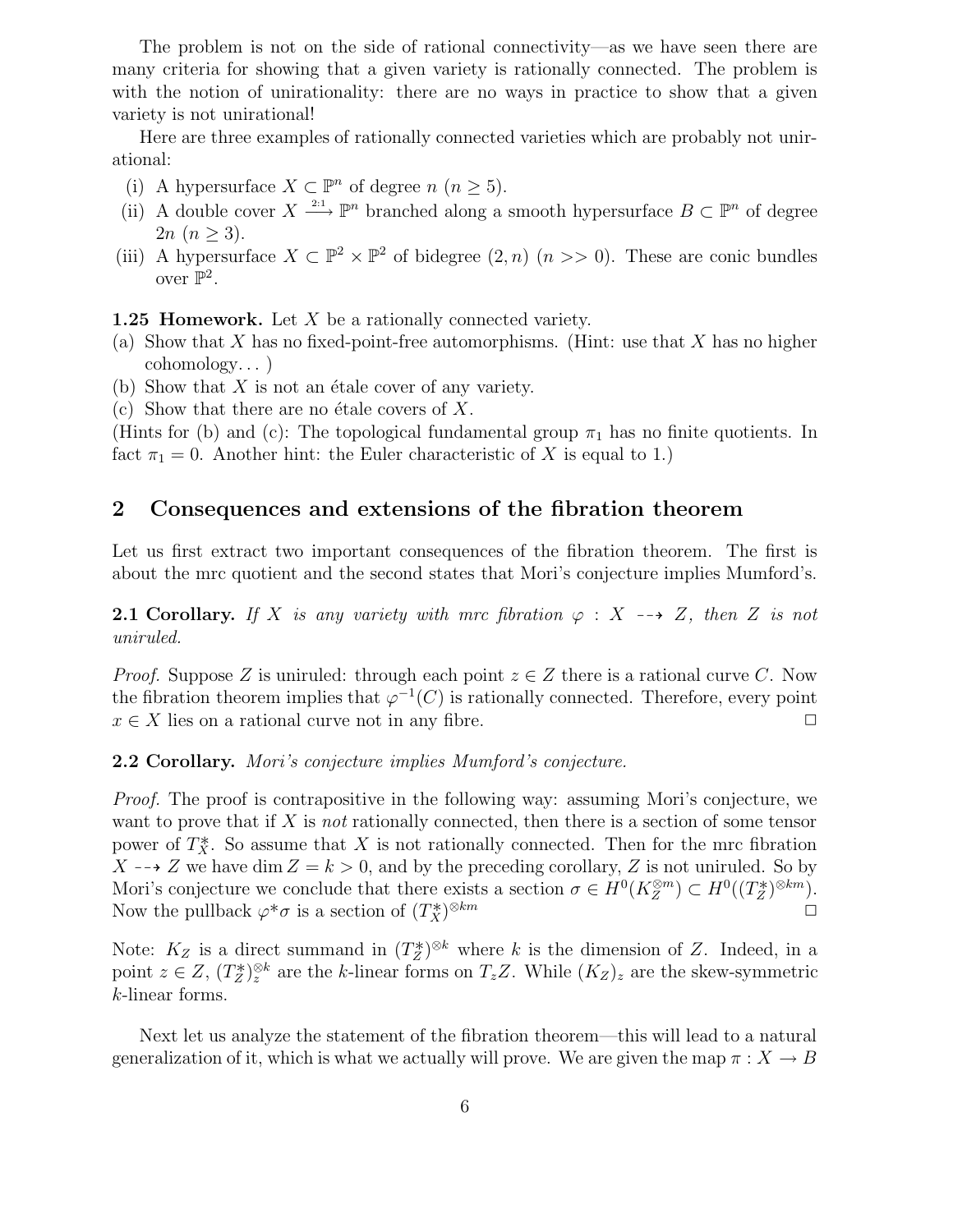where B and the general fibre are rationally connected. Take two points p and q in X and look at their images in  $B$ : since  $B$  is rationally connected, there is a rational curve  $B' \subset B$  joining these two points. Now look at the inverse image  $X' := \pi^{-1}(B') \subset X$ . If we can prove that  $X'$  is rationally connected we are through because in that case we can join p and q by a three-component rational curve: one rational curve from p to  $X'$  (inside the fibre which we assumed rationally connected), another curve from  $q$  to  $X'$  (inside another fibre), and a middle component joining these two curves inside  $X'$ .

So to prove the theorem it is enough to prove it for the case  $B = \mathbb{P}^1$ . In this case we have to exhibit a rational multi-section. In fact we can do more. We will prove there is a section, and we will do that not only for  $\mathbb{P}^1$  but for any smooth curve B. The fibration theorem will be a corollary of the following more general result.

**2.3 Theorem.** Let  $f: X \to B$  be a non-constant map to a smooth curve, such that the general fibre is rationally connected. Then f has a section.

2.4 Sections v. rational points. To have a section to  $X \to B$  is equivalent to having a point in the fibre over the generic point of B. But this in turn is the same as having a  $K$ rational point of X, where K is the function field of B. So we can restate Theorem 2.3 in an algebraic way. (Recall that throughout,  $k$  is an algebraically closed field of characteristic zero.)

**2.5 Theorem.** If K is a field of transcendence degree 1 over k, and X is a rationally connected variety over K, then X has a K-rational point (i.e.,  $X(K) \neq \emptyset$ ).

2.6 Remark. In fact, the set of K-rational points will be dense. This will follow from the fibration theorem.

In this form, the theorem is very similar to the following classical result.

**2.7 Tsen's theorem.** Let  $X \subset \mathbb{P}^n$  be a hypersurface of degree d over a field K of transcendence degree 1 over k. Then

$$
d \le n \ \Rightarrow \ X(K) \neq \emptyset.
$$

Since we know (cf. 1.13) that a hypersurface of degree  $d \leq n$  is rationally connected, we see that 2.5 implies Tsen's theorem as a special case.

We are looking for further generalizations. There are two possibilities: either we can weaken the conditions or we can strengthen the conclusion.

2.8 Question. Can we replace 'rationally connected variety' by a larger class of varieties in the statement of Theorem 2.5? (This is an ill-posed problem, because we can easily find some special isolated examples of varieties for which the conclusion holds, so we could always define the larger class to be the union of rationally connected varieties with those extra varieties we found. What we are looking for is a class of varieties described in a reasonable geometric way for which the conclusion is true. . . )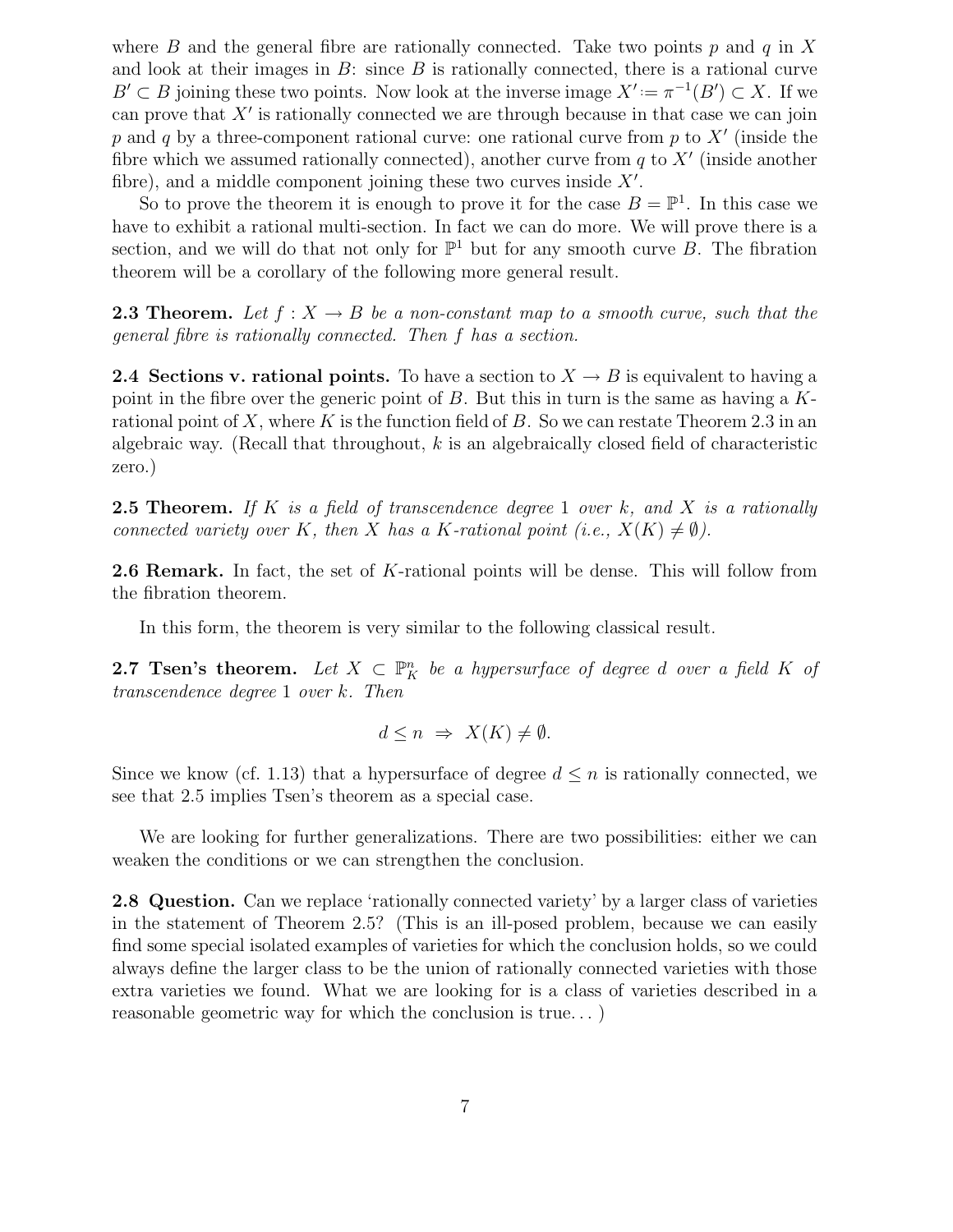2.9 'Formless' varieties. Fact: A rationally connected variety has no differential forms, *i.e.*,  $H^0(X, \Omega_X^p) = 0$  *for all p* > 0. So for example we might try to formulate and prove the theorem more generally for such 'formless' varieties. Examples that come to mind are Enriques surfaces (see 5.4). . .

2.10 Remark. The density statement 2.6 does not generalize. . .

Does it work over all  $C_1$  fields? It is actually true for number fields, for other reasons, but it is not known in general.

In his thesis (on Tsen's theorem), Serge Lang asked if one can do without the hypothesis of transcendence 1, and what other hypotheses are needed then. He found:

**2.11 Lang's theorem.** Let  $X \subset \mathbb{P}^n$  be a smooth hypersurface of degree d over a field K of transcendence degree r over k. Then

$$
d^r \le n \implies X(K) \neq \emptyset.
$$

**2.12 Question.** Can we find a larger class of varieties for which Lang's theorem holds? What geometric conditions do we need in general to deduce Lang's statement?

2.13 Homework. Find 1-parameter families without a rational section of

- (i) hypersurfaces  $X \subset \mathbb{P}^n$  of degree  $d \geq n+1$
- (ii) curves of genus  $g \geq 1$ .

2.14 Solution: Example of a 1-parameter family of hypersurfaces which does not allow a section. Let  $X_0 \subset \mathbb{P}^n$  be the Fermat hypersurface of degree d; it is given by the homogeneous polynomial

$$
z_0^d + z_1^d + \cdots + z_n^d.
$$

Let  $\xi$  be a d'th root of unity and consider the automorphism

$$
\begin{array}{rcl}\n\sigma: X_0 & \longrightarrow & X_0 \\
[z_0: \ldots : z_n] & \longmapsto & [\xi^0 z_0: \ldots : \xi^n z_n]\n\end{array}
$$

Now consider the product  $X_0 \times \mathbb{P}^1$  considered as a family over  $\mathbb{P}^1$ ; equip  $\mathbb{P}^1$  with the automorphism

$$
\begin{array}{rcl} \tau: \mathbb{P}^1 & \longrightarrow & \mathbb{P}^1 \\ & t & \longmapsto & \xi \ t. \end{array}
$$

Now look at the quotient  $X = (X_0 \times \mathbb{P}^1)/(\sigma, \tau) \longrightarrow \mathbb{P}^1/\tau \simeq \mathbb{P}^1$ . The fibres over 0 and  $\infty$ have multiplicity d.

Now in general, if in a family  $\mathfrak{X} \to B$  there is a non-reduced fibre and the total space  $\mathfrak X$  is smooth, then there can never be any section, not even locally: any subvariety of  $\mathfrak X$ will intersect this multiple fibre with multiplicity  $> 1$ , so it cannot be a section.

So in order for our example to work we must ensure that the total space  $X$  is smooth. It will be so if  $\sigma$  has no fixpoints. This is the case if and only if all the roots  $\xi^i$  are distinct,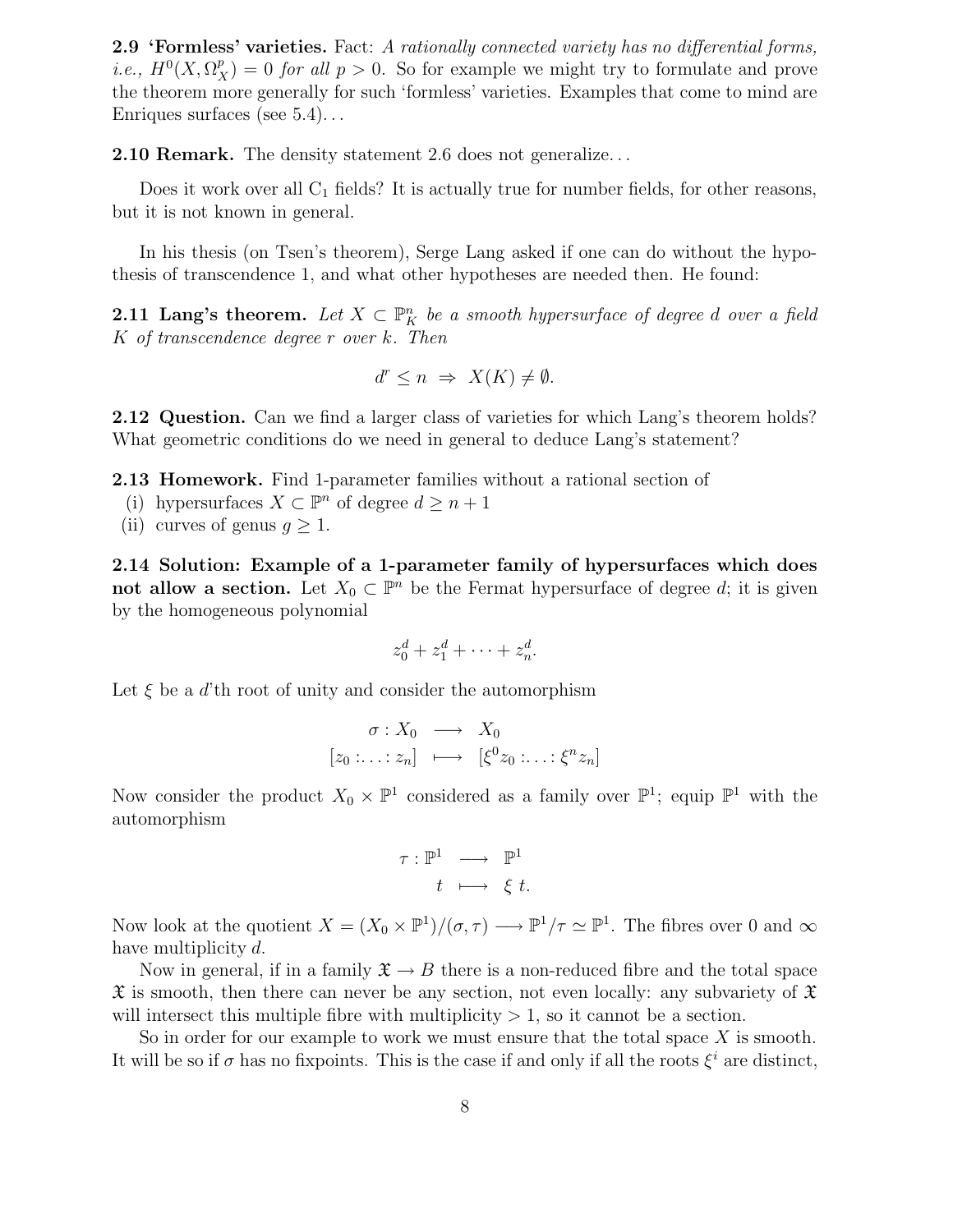and clearly this is the case if and only if  $d > n$ . So for  $d > n$  the constructed family has no sections. This also shows that the statement of Tsen's theorem is sharp, in the sense that there exists 1-parameter families of hypersurfaces of degree  $d > n$  which have no sections.

Note however that this family is very special: it is isotrivial. . .

**2.15 Another idea.** Let  $\mathbb{P}^N$  be the space of all hypersurfaces of  $\mathbb{P}^n$  of degree  $d \geq n+1$ (so  $N = \binom{d+n}{d}$  $\binom{+n}{d} - 1$ . Consider the universal family

$$
\begin{aligned} \mathfrak{X}\subset\mathbb{P}^N\times\mathbb{P}^n\\ \Big\downarrow\\ \mathbb{P}^N \end{aligned}
$$

Here  $\mathfrak X$  is given as the zero locus of the general polynomial of degree d.

Now take a curve B (for instance  $\mathbb{P}^1$ ), map it into  $\mathbb{P}^N$ , and pull back the universal family. If B is a line the induced family will have a base locus and therefore it will have sections. Similarly, if B is contained is a linear subspace.

But what if B is a rational normal curve of degree  $\geq n$ ? Then probably there will be no sections...???

2.16 1-parameter family of curves without a section. Start with any (non-isotrivial) 1-parameter family  $S \to B$  of curves of genus  $g \geq 2$ . We know from the theorem of Manin (cf. Lucia Caporaso's lectures) that there is only a finite number of sections. Now draw a smooth curve  $R$  in the surface  $S$  in such a way that it is transversal to each of the sections. (Actually it is enough that for each section there exists a transversal intersection with R.) Now let  $\widetilde{S}$  be the double cover of S branched along R—for this to make sense, the class of R in Pic S must be divisible by 2). Now the family  $\widetilde{S} \to B$  will be a family of hyperelliptic curves. Each of the original sections  $\sigma$  will induce a 2-section  $\tilde{\sigma}$  to this family but they will not be sections. The reason why we needed transversality of the original sections with  $R$  is that if in all intersection points there were a tangency then the cover of the section would be reducible and then it would be possible to find a section from  $\sigma$  to  $\tilde{\sigma}$ ...

2.17 Pencils with a non-reduced member. We have remarked that pencils of hypersurfaces always have sections, and we have seen that a non-reduced fibre prevents the existence of sections. So what about the a pencil with a non-reduced fibre? This apparent contradiction is resolved by the observation that such a pencil will always have singular total space! and then you can sneak in a section even though the fibre is non-reduced. . .

2.18 Instructive dimension count which suggests Tsen's theorem. (This is not a proof, but it is a good way to guess the statement.) Let  $\mathfrak{X} \subset \mathbb{P}^n \times \mathbb{P}^1$  be a 1-parameter family of hypersurfaces of degree d. So  $\mathfrak X$  is the zero locus of a bihomogeneous polynomial  $F(t_0,t_1,z_0,\ldots,z_n)$  of degree d in the variables  $z$  and of some degree  $e$  in the variables  $t$ . We ask ourselves if this family has any sections?

First we look at the space of sections to  $\mathbb{P}^n \times \mathbb{P}^1$  of some degree k; this is just the space of maps  $s : \mathbb{P}^1 \to \mathbb{P}^n$  of degree k, and this space is of dimension  $(k+1)(n+1) - 1$ . The image of this section is contained in  $\mathfrak X$  when  $F(t, s(t)) = 0$ . This is now a polynomial in t of degree  $e + kd$ , so there are  $e + kd + 1$ coefficients to kill to make it vanish.

So we expect to find sections to  $\mathfrak{X} \to \mathbb{P}^1$  when

$$
e + kd + 1 \le (k+1)(n+1) - 1.
$$

We are looking for the largest d such that for every  $e$  there exists a k satisfying the inequality. We can suppose  $k \geq e$ ; then the inequality is implied by

 $d \leq n$ ,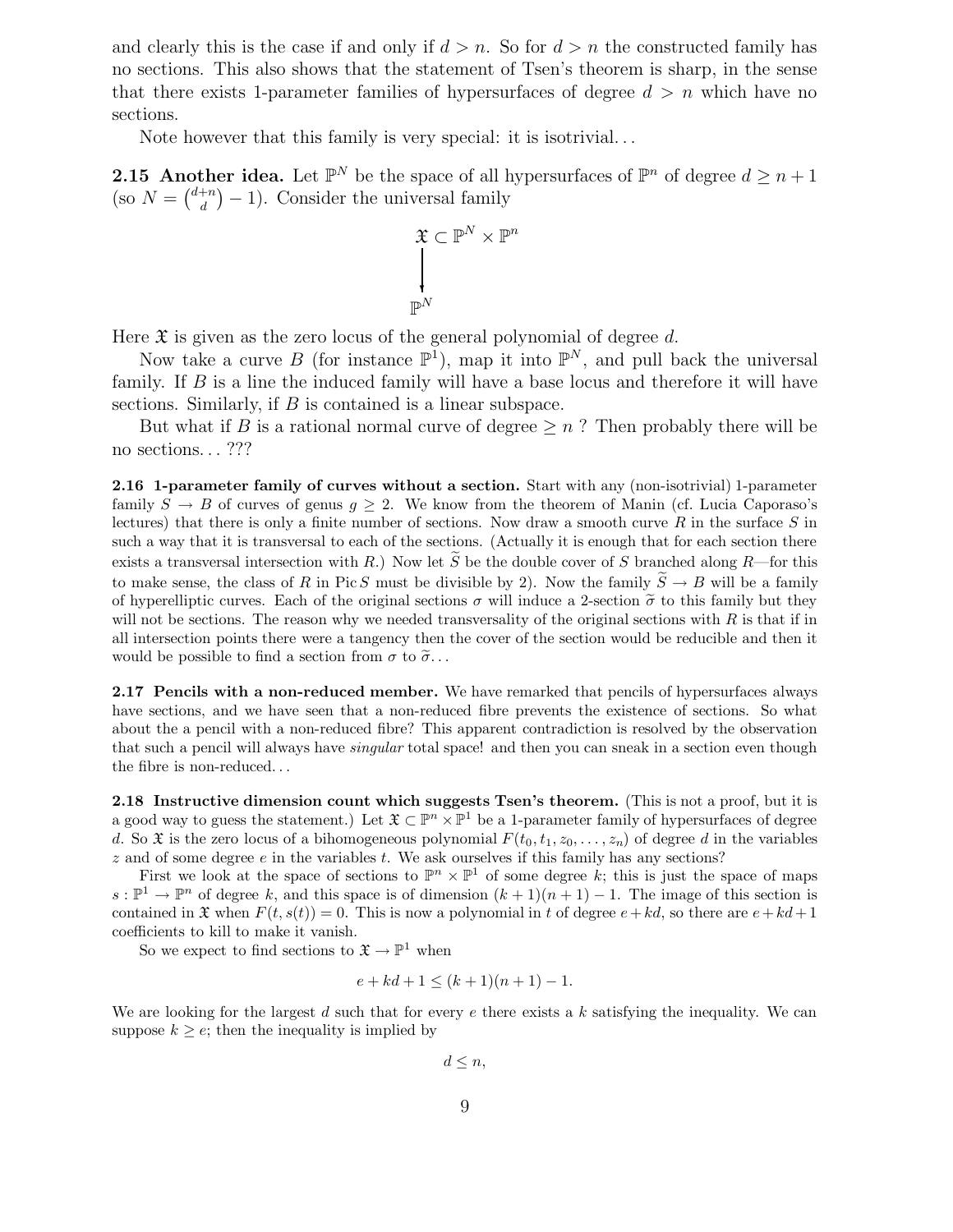and in this case we expect to find sections.

(For  $d = n + 1$ , the inequality is equivalent to  $e \leq n - 1$ , so except for families with that small e we cannot expect any sections.)

**2.19 Generalization.** Exercise: generalize the dimension count to a base of arbitrary dimension  $r$ , to arrive at the inequality of Lang's theorem. The number of sections will depend on numerical invariants of B through Riemann-Roch. The leading term on the left-hand side will have a factor  $d^r$  while the right hand side will have  $(n + 1)$ ...

### 3 Some deformation theory

Reference: Vistoli [8]

We are only concerned about nodal curves on smooth varieties. So throughout let X be a smooth projective variety, and let  $C \subset X$  be a nodal curve (of any genus).

#### 3.1 Two basic facts.

(a) The space of first-order deformations of C in X is naturally isomorphic to  $H^0(C, N_{C/X})$ . (b) If  $H^1(C, N_{C/X}) = 0$  then every first-order deformation extends to a true deformation. Of course these statements are true in much more general situations.

The crux is this: if  $C \subset X$  is a smooth curve then  $N_{C/X}$  is a vector bundle, and the fibre of  $N_{C/X}$  at a point  $p \in C$  is just the space  $T_p X/T_p C$  of tangent directions pointing out of the curve. If  $C \subset X$  is nodal it is still true that  $N_{C/X}$  is a vector bundle, but there is no good geometric description of the fibre of  $N_{C/X}$  at a node. But there is a description of the sheaf of sections. To give this description let us look at the case of two smooth curves  $C_1$  and  $C_2$  meeting transversely in a single point p which is then the unique node of  $C := C_1 ∪ C_2$ :



Once we understand this case, the general case can easily be understood as well.

We want to compare the normal bundle of C with the normal bundles  $N_{C_1/X}$  and  $N_{C_2/X}$ . Let us compare  $N_{C/X}$   $|_{C_1}$  with  $N_{C_1/X}$ . Away from p they agree. The sections of  $N_{C/X}$  | $_{C_1}$  are going to be described as sections of  $N_{C_1/X}$  with some singularity at p.

Let us make the statement and then draw some conclusions. The basic fact is that the sections of  $N_{C/X}$   $|_{C_1}$  correspond to the sections of  $N_{C_1/X}$  with possibly a simple pole at p in direction of  $T_pC_2$ .

**3.2 Notation.** In general, let E be a vector bundle on a curve C, consider a point  $p \in C$ , and let  $\xi \subset E_p$  denote a 1-dimensional subspace. Define  $E(\xi)$  to be the sheaf of sections of E with at most a simple pole at p in direction  $\xi$ . (Note that  $c_1(E(\xi)) = c_1(E) + 1$ .)

Returning to the case of  $C = C_1 \cup C_2$ , we can now formulate the result as

$$
N_{C/X} |_{C_1} = N_{C_1/X} ((T_p C_1 + T_p C_2) / T_p C_1),
$$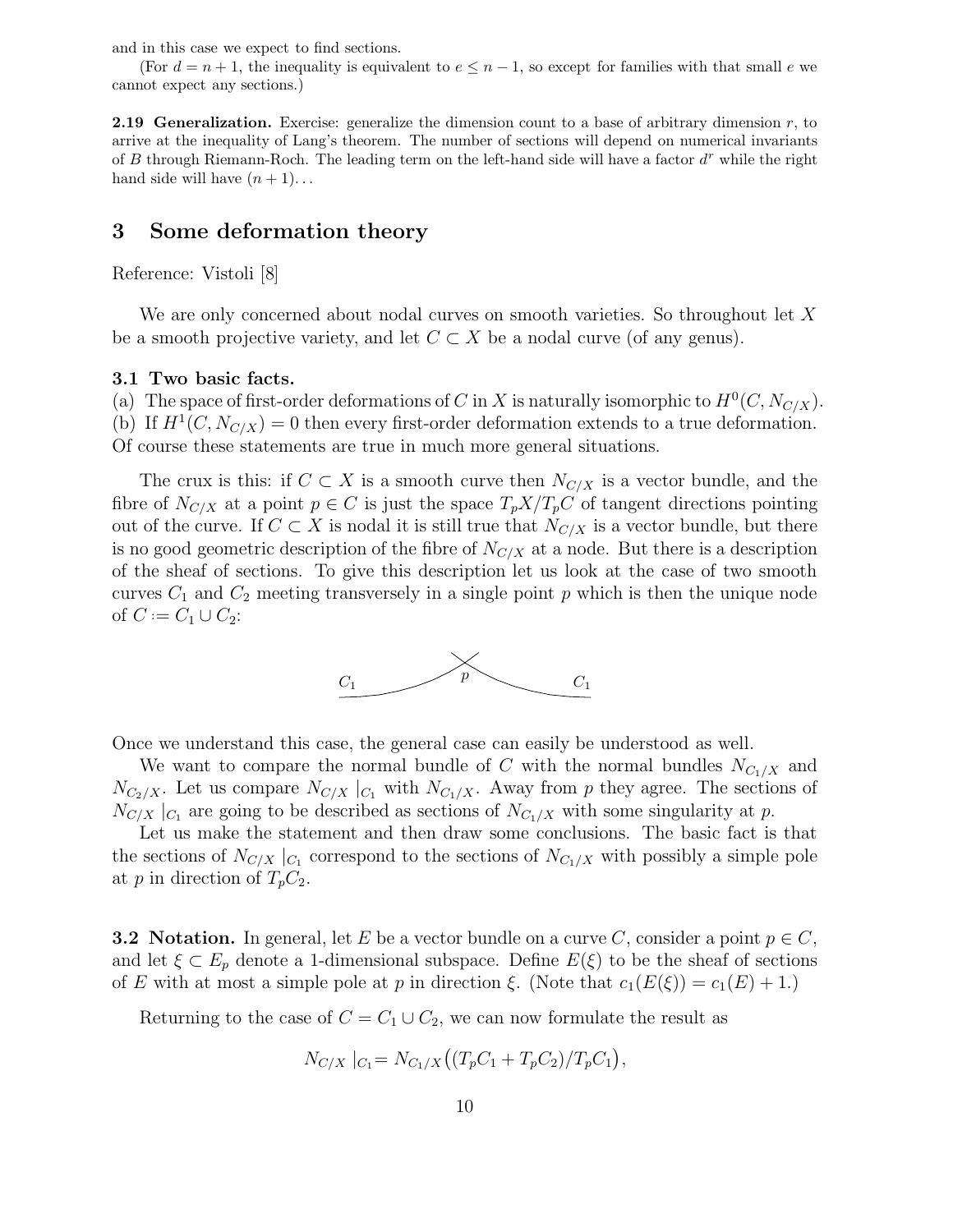and a section  $\sigma \in H^0(C, N_{C/X})$  smoothes the node at p if and only if its restriction to  $C_1$ is not a global section of  $N_{C_1/X}$ . (Similarly of course for  $C_2$ .)

Taking the view-point of  $C_1$ , we see that when we attach the curve  $C_2$  we increase the normal bundle: the first Chern class is incremented by 1. If we attach sufficiently many curves, we achieve ampleness (precisely we kill  $H<sup>1</sup>$ ).

**3.3 Lemma.** Let  $E$  be a vector bundle on a curve  $C$ . For any n there exists m such that for any m general points  $p_1, \ldots, p_m \in C$  and m general 1-dimensional subspaces  $\xi_i \subset E_{p_i}$ , then for any divisor  $D \subset C$  of degree n we have

$$
H^1(C, E'(-D)) = 0,
$$

where  $E' := E(\xi_1 + \cdots + \xi_m)$ .

Returning to our rationally connected variety X we can now draw the conclusion: If X is rationally connected and  $C \subset X$  is any curve (even completely rigid), we can loosen it up: we can attach rational curves  $C_1, \ldots, C_m \subset X$  such that the union  $C \cup C_1 \cup \cdots \cup C_m$ can be deformed to some curve C' with ample normal bundle  $-$  in practice what we obtain is  $H^1(C', N_{C'/X}) = 0.$ 

**3.4 Homework.** Consider a smooth plane space curve  $C \subset \mathbb{P}^2 \subset \mathbb{P}^3$  of degree d. Now attach general lines  $L_1, \ldots, L_m$  to it. The question is: when can  $C \cup L_1 \cup \cdots \cup L_m$  be smoothened? (Hint: see if the normal bundle has global sections...

As an application of these ideas, let us prove the statement made in 2.6 about the density of the rational points—or as we shall put it geometrically: that for rationally connected varieties, the existence of one section implies there are lots of sections.

**3.5 Lemma.** Suppose  $f : X \to B$  has rationally connected fibres, and let  $C \subset X$  be a section. Then through every point  $x \in X$  there exists a section of f.

*Proof.* Since the fibre containing x is rationally connected, there is a smooth rational curve  $C_0$  in it with ample normal bundle, joining x to C. In m other fibres, attach to C a smooth rational curve  $C_i$  with ample normal bundle—again this is possible because the fibres are rationally connected. For  $m$  sufficiently big, by Lemma 3.3, the union

$$
C = C \cup C_0 \cup C_1 \cup \cdots \cup C_m
$$

can be deformed into a smooth curve  $C'$ , while keeping x fixed:

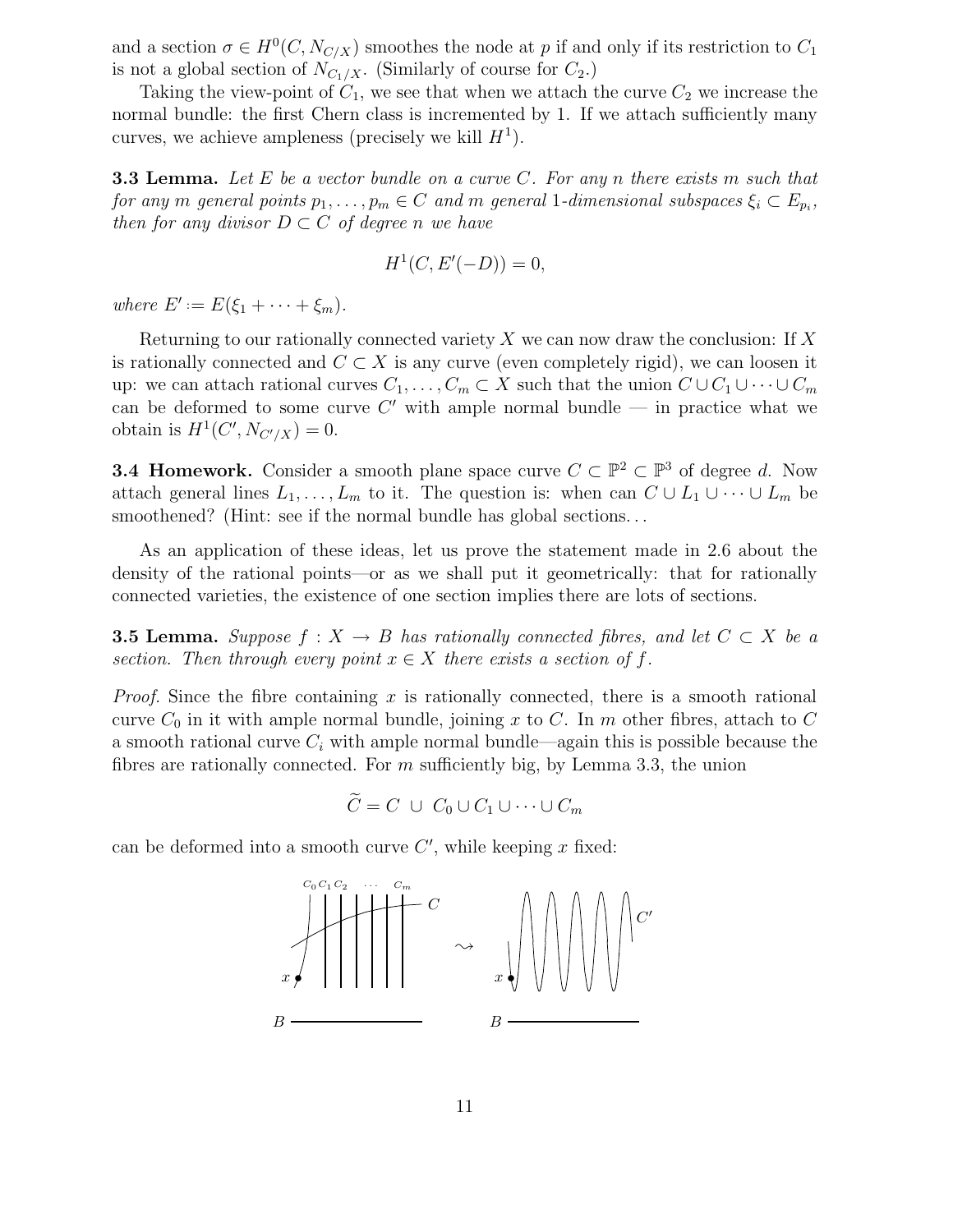Precisely, since  $N_{\widetilde C/X}$  is generated by global sections we can find such a first-order deformation, and since furthermore we have  $H^1(C, N_{\tilde{C}/X}) = 0$ , it follows that the first order deformation actually extends to a true deformation. The new curve  $C'$  will still be a section since its intersection with each fibre is still 1: all the attached curves  $C_i$  have  $F \cdot C_i = 0$  for a general fibre F.

### 4 Proof of the fibration theorem

Given a map  $\pi : X \to B$  where B is a smooth curve and the general fibre is rationally connected, we want to produce a section. (This will prove Theorem 2.3, and thus the fibration theorem.) For simplicity we assume that  $X$  is smooth.

First we do it for  $B = \mathbb{P}^1$ , but we continue to call it B since there are too many other rational curves in play. . . Afterwards we'll show the general statement follows from this case.

Program: our starting point will be any curve  $C \subset X$ , possibly of large degree over B. Then we want to degenerate it into a union of curves of degree 1 over B, as in the figure on page 13.

To use deformation theory we need some ambient parameter space of curves in X. We could use the Hilbert scheme or the Chow variety, but the space we will use is the Kontsevich space:  $\overline{M}_q(X, \gamma)$  is the space of stable maps  $f : C \to X$ , where C is a nodal curve of genus g, and  $f_*[C] = \gamma \in H_2(X)$ . The stability requirement is that the auto-<br>mean-lign group of f is finite (in other words there is a finite number of outemorphisms morphism group of  $f$  is finite (in other words there is a finite number of automorphisms of C compatible with the map f). In the case where the target space is just a curve  $B$ , we simply write  $M_q(B, d)$  for the space of stable maps of degree  $d[B]$ .

So we will start at some moduli point in  $\overline{M}_q(X, \gamma)$  and wander around until we get to a curve of the desired type. We know how to move a curve around, but we don't know how to degenerate it. But for the spaces  $\overline{M}_q(B, d)$  of branched coverings of a curve, we know a lot (and a lot has been known for a hundred years): For  $B = \mathbb{P}^1$ , the space  $\overline{M}_g(B, d)$  has a unique component whose general point corresponds to a simply branched cover  $C \rightarrow B$ , and this component does contain the sort of curves we are looking for, namely  $f: C \to B$ whose restriction to each irreducible component  $C_i$  is of degree at most 1.

We can relate to this knowledge: if we let d be the intersection number of  $\gamma$  with a fibre of  $\pi$ , then there is a morphism

$$
\overline{M}_g(X,\gamma) \to \overline{M}_g(B,d)
$$

which is given by composition with  $\pi$  and stabilising components that become unstable (i.e. components contained in a fibre of  $\pi$ ). So we need a locus in  $M_q(X, \gamma)$  dominating the good component of  $\overline{M}_q(B, d)$ .

4.1 Lemma-definition. Let  $C \subset X$  be a smooth curve of genus g and degree d over B, and only simply branched over B, and let  $\gamma$  be the homology class of C. Then the corresponding component of  $\overline{M}_q(X, \gamma)$  dominates the good component of  $\overline{M}_q(B, d)$ . We call such curves flexible.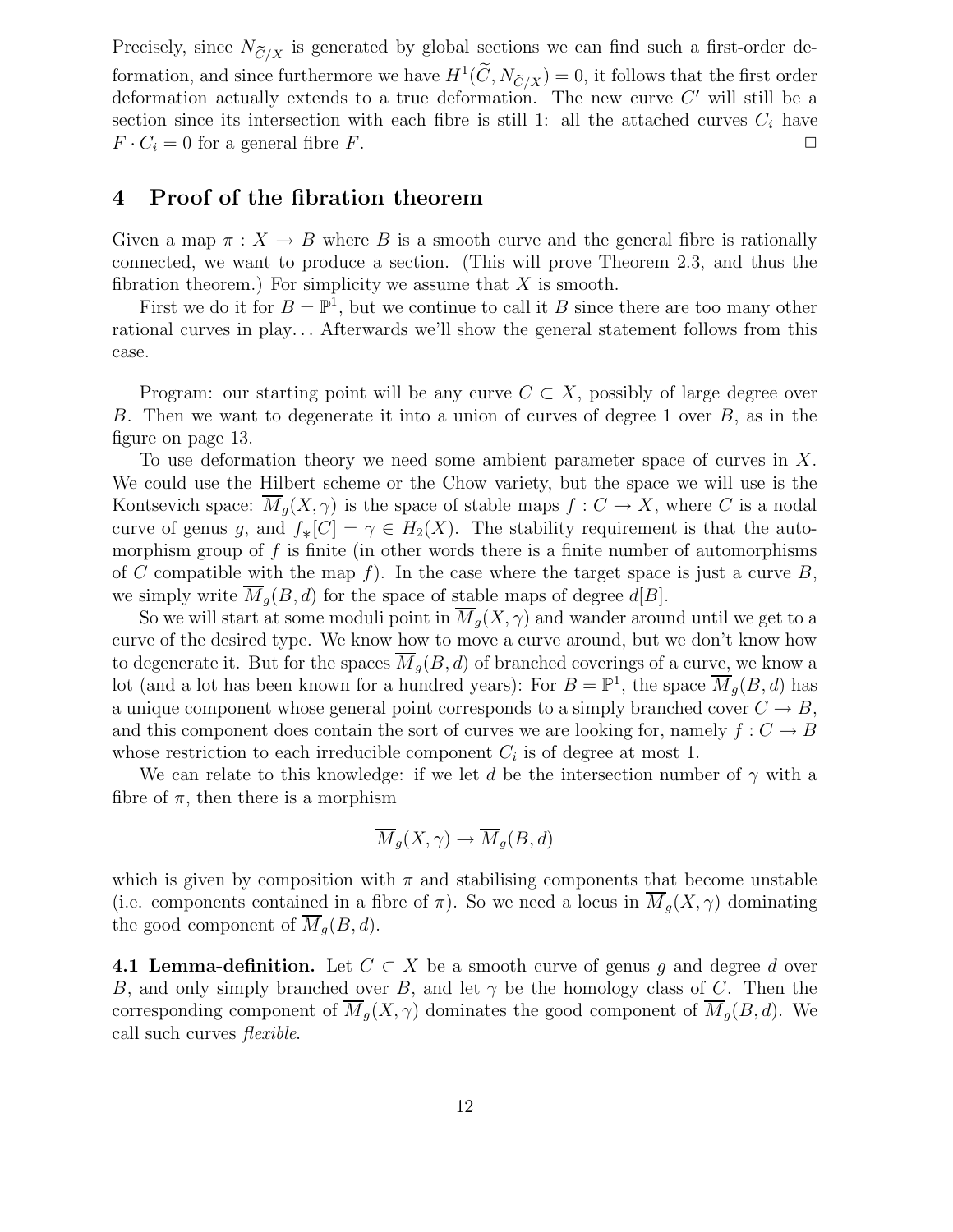Another characterization of flexible curves is that their deformations correspond to deformations of the branch points: the flexible curves  $C \subset X$  are those which are simply branched over B and whose branch points can be deformed freely and independently in arbitrary directions.

Since the component in  $\overline{M}_q(X,\gamma)$  of flexible curves dominates the good component of  $M_q(X, \gamma)$ , in particular any flexible curve can be degenerated into a union of sections (and possibly some vertical curves).



So our theorem will be proved if we can produce a flexible curve in X.

4.2 First construction. Start with any smooth curve  $C \subset X$ , of degree d over B; attach rational curves in the fibres, each with ample normal bundle, and each meeting C transversely in one point. If we attach sufficiently many such curves, the normal bundle of the union  $C \cup C_1 \cup \cdots \cup C_m$  will be generated by global section and with vanishing first cohomology, so by the results in Section 3 there is a smooth deformation  $C'$ . This new curve has the same genus as the original curve, and the same degree over  $B$  (since the attached curves are just vertical rational curves).

Now by Lemma 3.3 we have  $H^1(N_{C'/X}(-D)) = 0$  for any divisor D of degree n on  $C'$ : any n points on  $C'$  move in arbitrary directions: find a section of the normal bundle which is zero at all branch points except x: this gives a way to move x (so take n to be the number of branch points). So we can move all of them, one by one. The branch points move independently. . .

This only applies when the branch points are at smooth points of the fibres! If there is a double fibre, then curves through this fibre cannot be deformed. . . In fact, multiple fibre are the only obstruction to deforming.

Definition. Say that a a curve  $C \subset X$  is preflexible if  $C \to B$  is simply branched and all ramification points are at smooth points of fibres of  $\pi$ .

Since in any case a curve meeting  $\text{Sing}(\pi)$  will have a branch point there, we can say equivalently that a preflexible curve is just a curve simply branched over  $B$  and disjoint from  $\mathrm{Sing}(\pi)$ .

Construction 1 implies that any preflexible curve can be made flexible: attach rational vertical curves and smoothe. We already argued that a flexible curve can be degenerated into a union of sections, so the crux is to produce preflexible curves.

What happens if we start with a general curve? embed X in some big  $\mathbb{P}^N$ ; intersect with n general hypersurfaces to get a smooth curve  $C \subset X$ . It will be simply branched over  $B$  away from the singular points of the fibres. By choosing those hypersurfaces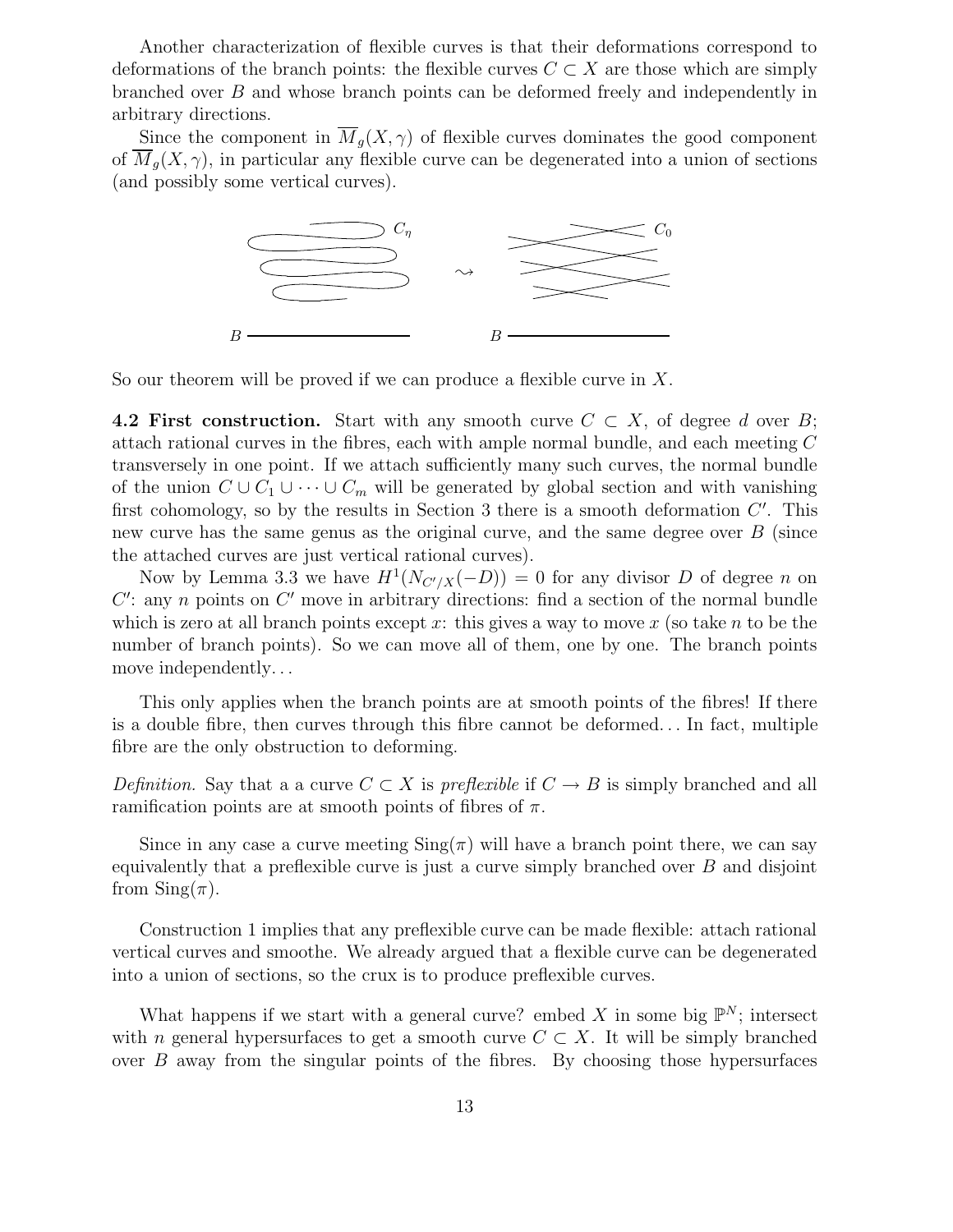generally enough we can make C miss any codimension-2 locus. The locus of isolated singular points of fibres is clearly of codimension at least 2, so we can produce curves avoiding those singularities. The problem is the fibres which have a multiple component.

Let M denote the subset of B consisting of those points  $b_1, \ldots, b_m$  such that the fibre  $X_{b_i}$  has multiple component. Then C will be simply branched over B with ramification at smooth points of the fibres, away from  $\pi^{-1}(M)$ .

This is what we have to deal with! How to get rid of those extra bad branch points!

In order to do that we have to modify the first construction slightly to get a more general construction.

4.3 Second construction. Start with a smooth curve  $C \subset X$ . Pick a fibre  $X_0$  and two points p and q in the intersection  $C \cap X_0$ . Take a rational curve  $C_0 \subset X_0$  which passes through both  $p$  and  $q$  and does not intersect  $C$  in other points (we can assume that these intersections are transverse). Now we also attach rational curves  $C_1, \ldots, C_m$ in other fibres, just as in Construction 1. All this produces a curve  $C'$  which is the smooth deformation of the union  $C \cup C_0 \cup C_1 \cup \cdots \cup C_m$ . The normal bundle of this new curve  $N_{C'/X}$  has lots of global sections, with preassigned zeros at p and q. The degree of  $C'$  over  $B$  is the same as the degree of the original curve  $C$ , because we only attached vertical curves. But the genus has augmented by 1. We can easily see this by the Hurwitz-Riemann formula: the smoothening introduces two new branch points  $p$  and q with simple monodromy just exchanging the sheets near p and q. Now since  $N_{C'/X}$  is nice, the new branch points will be independent too.

Now we are ready for the

4.4 Proof of the fibration theorem. Draw an analytical picture of B. There are some nasty points  $b_1, \ldots, b_s$  corresponding to fibres with multiple components, and there are a lot of other ramification points, which are all simple and which can be moved around freely by deforming C.

Choose a base point  $w$  and draw a (real) arc from  $w$  to each of the ramification points, (in a way so they don't intersect—except at  $w$  of course).

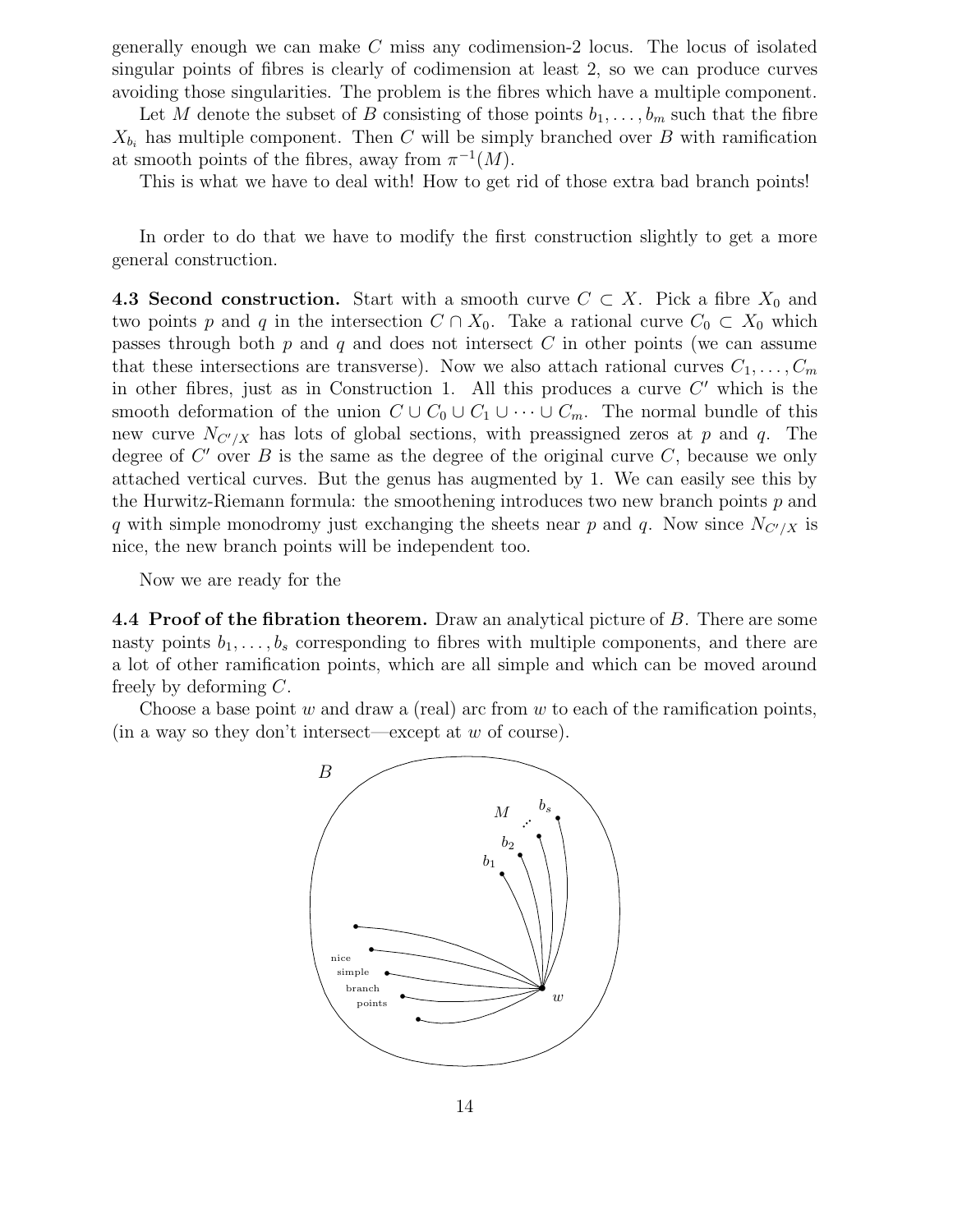Now the complement of the union of all the arcs has no monodromy, so we can label the sheets. Thus we can identify the monodromy of each branch point as a permutation of the sheets: at the simple branch points the permutation will be simple while at the bad points the permutation will be complicated. (For example at a branch point corresponding to an m-fold fibre such that C meets the support with multiplicity  $k$ , the permutation will be a k disjoint m-cycles...)

We will now treat one of the bad branch points, which for simplicity we just call b. In fact what we do should be done simultaneously for all the bad points. Let  $S_d$  denote the symmetric group on d letters, and let  $\tau \in S_d$  be the monodromy of b. Write  $\tau$  as a product of transpositions

$$
\tau=\tau_1\ldots\tau_k.
$$

For each of these transpositions  $\tau_i$  we are going to create a new pair of branch points p and q (using Construction 2); each of these points will have monodromy  $\tau_i$ , and one of them we will move into  $b$  in order to annihilate the monodromy at  $b$ .

Precisely, draw a small disc  $\Delta_b$  which contains b and all the  $q_i$ 's corresponding to the transpositions  $\tau_i$ , but not the  $p_i$ 's (and neither any of the other ramification points). Since the monodromy of  $q_i$  is  $\tau_i$ , the total monodromy around  $\Delta_b$  is trivial.

Now recall that all the simple ramification points can be moved around independently, including the new ones created by Construction 2. Fix all the original branch points and fix the  $p_i$ 's but move the  $q_i$ 's to b. In other words, deform the curve C in such a way that all the original branch points are fixed, as well as the  $p_i$ 's, and such that each  $q_i$  moves into b.



Now take the limit  $C_0$  of this family and see what it looks like. There may be (in fact will be) vertical components, but we can just discard those. The rest will be a curve over  $\Delta_b$  whose only possible ramification is over b, but since all together there is no monodromy around  $\Delta_b$  in fact there can be no ramification over b either! So the new curve in X is unramified over  $\Delta_b$ .

Recalling that we really do this simultaneously for every  $b$  in  $M$ , this completes the proof of the fibration theorem in the base of  $B = \mathbb{P}^1$ .

**4.5 Remark.** Now the above procedure does not modify the total space  $X$ , so if there were a everywhere nonreduced fibre it would still be there afterwards. So what we have actually proved is that there can be no everywhere multiple fibre!

This apparently is a contradiction: the original curve had positive intersection with the multiple fibre, whereas the new curve  $C_0$  has intersection zero! The answer to this problem is that we have split off vertical components!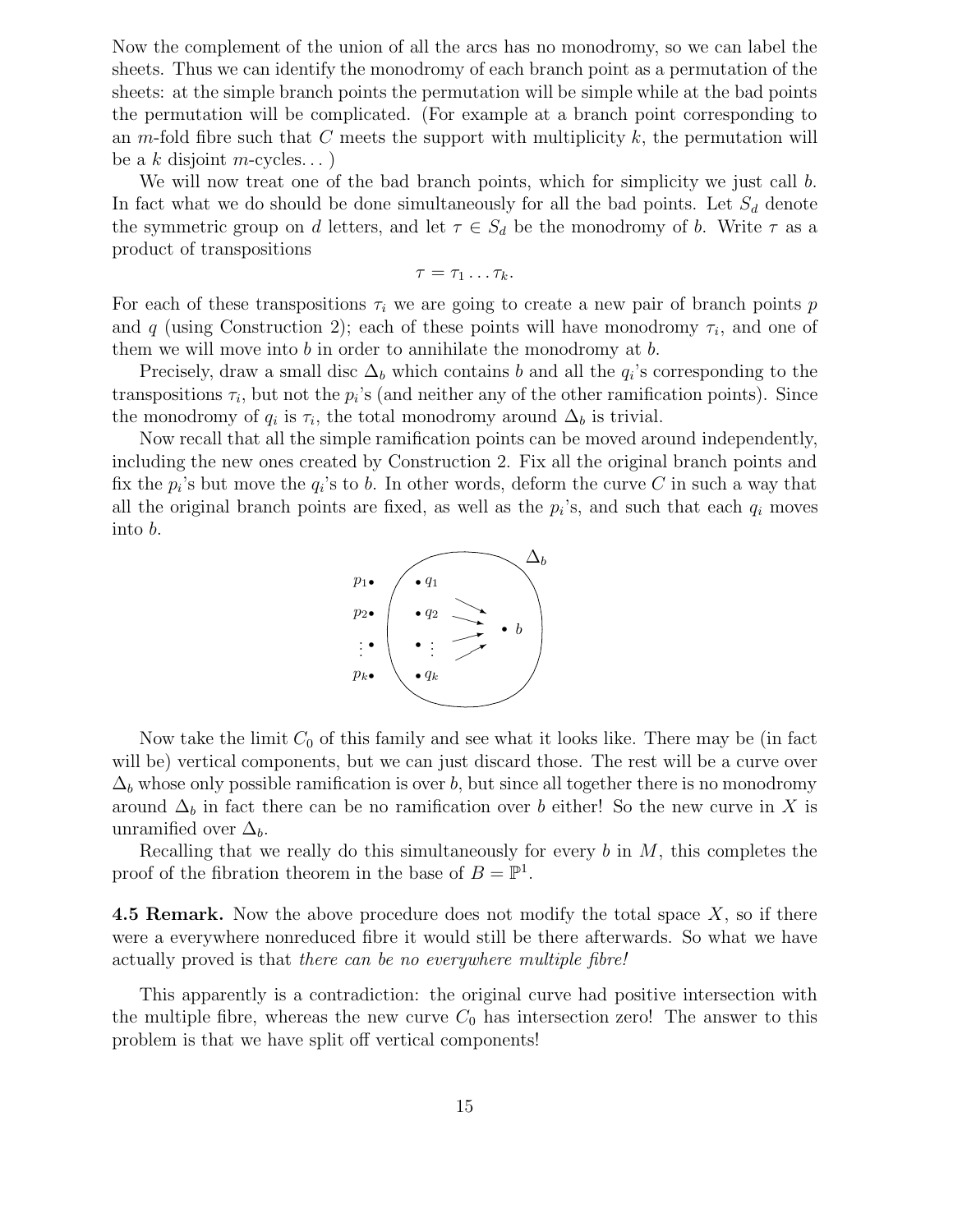4.6 Example. There is a concrete example (given in great detail in [4]) of a family of curves whose special fibre is the union of three curves, the middle one of which has multiplicity 2, and a curve  $C$  which intersects this nonreduced component:



(So while in the picture  $C$  looks like a section it is actually a double cover!) Now move C up (or down) such that its intersection with the central fibre approaches one of the reduced components, say  $X'$ . When it hits  $X'$  it will split it off as a component.

So as a consequence of these considerations we have:

**4.7 Corollary.** Suppose the general fibre of  $\pi$  :  $X \rightarrow B$  is rationally connected, and suppose  $X$  is smooth. Then every fibre has a smooth point. (In other words, there are no everywhere multiple fibres.)

4.8 Question. Is there a way to prove this directly?

4.9 Homework, and solution. Let  $S \rightarrow B$  be a 1-parameter family of curves, where B and S are smooth. If the fibre  $S_0 = \sum_{\alpha=1}^k m_{\alpha} C_{\alpha}$  is a rational curve with k components, then there is at least one  $m_{\alpha}$  equal to 1. Proof: Since  $S_0$  is a fibre we have  $S_0^2 = 0$ , and similarly  $C_\beta \cdot S_0 = \sum_\alpha m_\alpha (C_\alpha \cdot C_\beta) = 0$ . Now suppose  $k \ge 2$ . Then each component  $C_\alpha$ must have negative self-intersection. Now by adjunction for  $C_{\alpha}$ , we must have  $K_S \cdot C_{\alpha} \geq$  $-1$ . On the other hand we have adjunction for  $S_0$ :

$$
\sum_{\alpha} m_{\alpha}(K_S \cdot C_{\alpha}) = -2
$$

so at least one of the components, say  $C_k$ , must actually have

$$
K_S \cdot C_k = -1
$$

and thus (by adjunction),  $C_k^2 = -1$ . So now we can blow down this curve, and the resulting surface will still be smooth, and we haven't changed any of the multiplicities. This gives an induction on the number of components, so we reduce to the case where  $k = 1$ : there is only one irreducible component,  $S_0 = m_1 C_1$ .

This case is easy: adjunction on the fibre yields  $m_1(K_S \cdot C_1) = -2$  and adjunction on  $C_1$  gives  $K_S \cdot C_1 = -2$ , so  $m_1 = 1$ .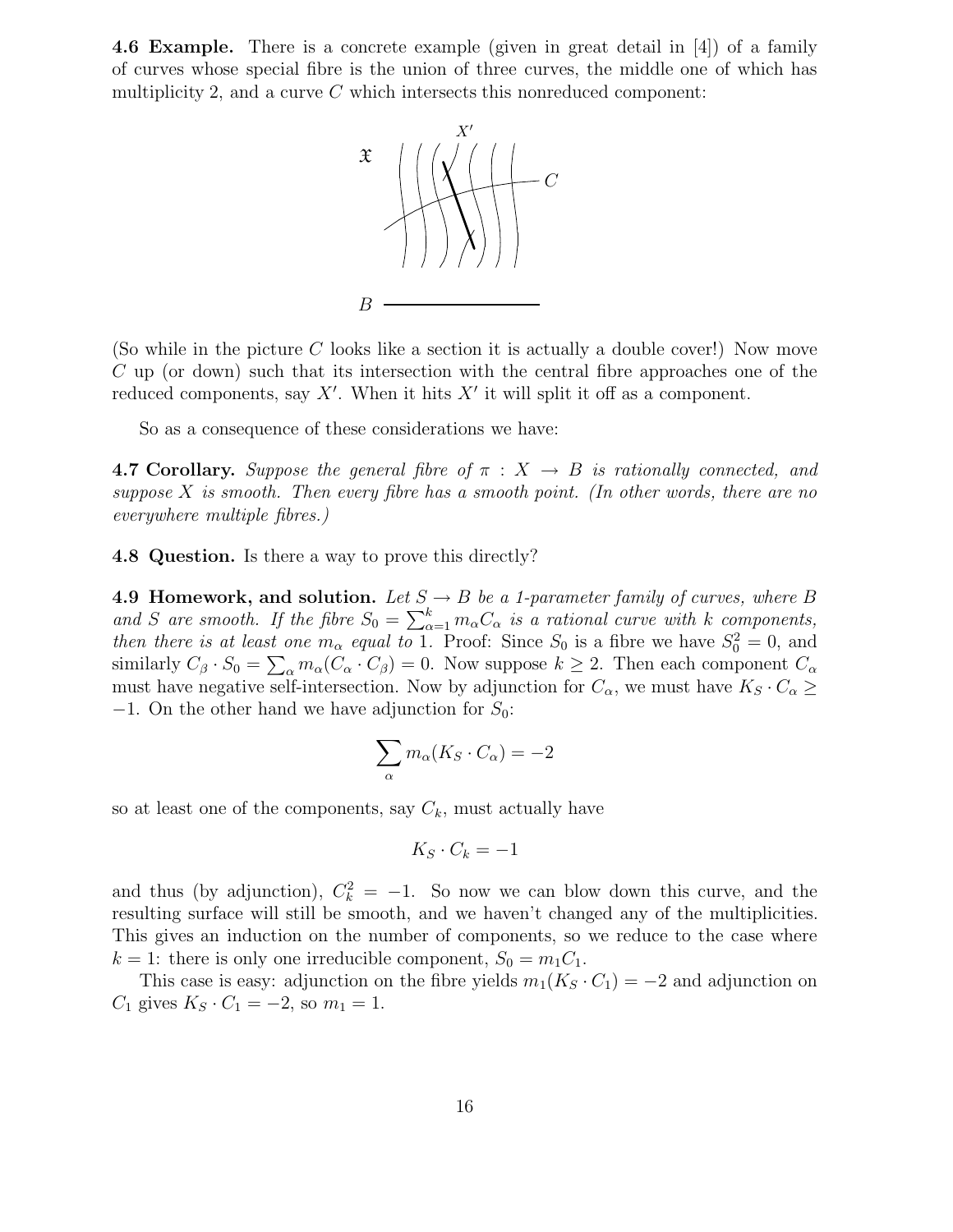This completes the proof of the case  $B = \mathbb{P}^1$ . What about general B?

In proving the case  $B = \mathbb{P}^1$  the place where we used genus zero was when we invoked the irreducibility of the Hurwitz scheme. The corresponding result is false in higher genus. For example, by taking some unramified covers, you can easily construct a covering which does not admit a degeneration into a union of sections. . .

There are two ways to get around this. The first way is using a general result about the moduli spaces of higher genus coverings. The second way is easier, and depends on a trick of Johan de Jong.

4.10 First way. One can prove that for any  $B$ , if the genus q is sufficiently high, then there is a unique component of  $\overline{M}_q(B, d)$  whose general point corresponds to a simply branched cover whose monodromy is the full symmetric group. We can use this result, since we can always increase the genus (by Construction 2), and we can always increase the monodromy group. . .

**4.11 Second way.** Given the family  $\pi : X \to B$ , choose randomly a branched covering  $f: B \to \mathbb{P}^1$ . Now consider the norm variety  $Y := \text{Norm}_f(X)$  (the geometric equivalent of the notion of norm for a finite extension of number fields (or function fields)): the fibre of  $Y \to \mathbb{P}^1$  over a point p is the product of all the inverse images under  $\pi$ , precisely

$$
Y_p = \prod_{q \in f^{-1}(p)} X_q.
$$

Now the observation is that if  $Y \to \mathbb{P}^1$  has a section then also  $X \to B$  has a section.

Now the full argument runs like this: if the general fibre of  $X \to B$  is rationally connected then also the general fibre of  $Y \to \mathbb{P}^1$  is rationally connected, and then we know it has a section. Finally by the last observation, this section induces a section of  $X \rightarrow B$ .

### 5 A converse of the fibration theorem

Let us return to the question whether there is a larger class of varieties for which the statement of Theorem 2.5 holds. In particularly we can try to weaken the requirement that the base  $B$  be of dimension 1, and ask:

**5.1 Question.** Is it true that every map  $X \to B$  whose general fibre is rationally connected admits a section? for example in the case where  $B$  is a smooth surface. The answer is no, and a counter example is provided by the cubic threefold  $V: V$  is birational to a conical bundle  $X \to \mathbb{P}^2$  (cf. 1.9), but this bundle has no sections—if it had then the total space would be rational. . .

But here is a sort of converse statement.

**5.2 Theorem.** (Graber-Harris-Mazur-Star) Let  $X \rightarrow B$  be a dominant map with B of any dimension. If for sufficiently general (or all) curves  $C \to B$  the pullback  $X_C \to C$ has a section, then for a subvariety  $Z \subset X$  the general fibre of Z over B is rationally connected.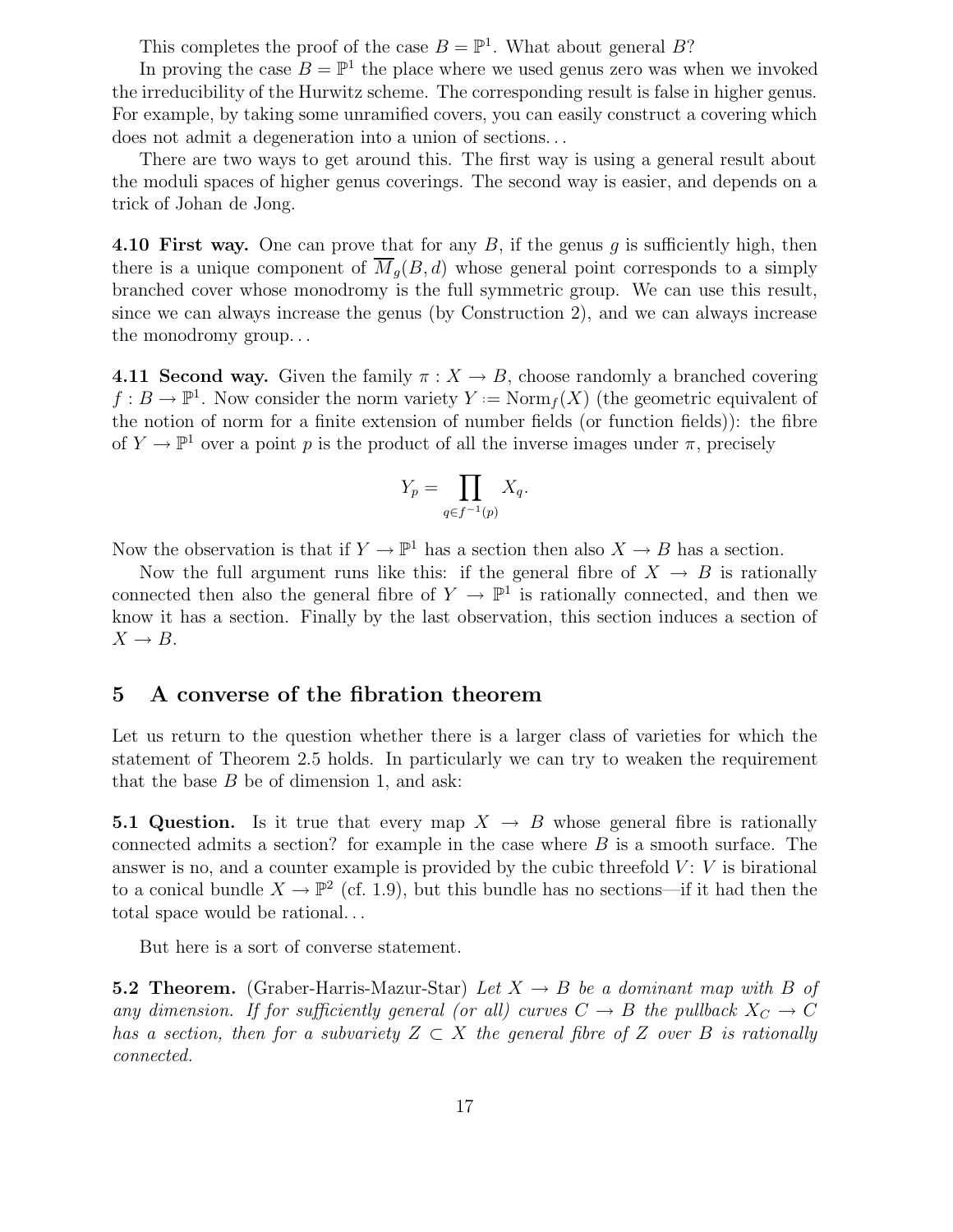As an application of this result we are going to prove the existence of a 1-parameter family of Enriques surfaces without a section.

5.3 Homework. Try to construct this explicitly. The question can be posed like this: does there exist a family  $X \to B$  with X smooth and where B is a curve, whose general fibre is an Enriques surface and with a fibre which is everywhere nonreduced?

5.4 Recall that an Enriques surface is a surface S with  $p_q = p_a = 0$  and  $2K_s = 0$ . The classical example is the normalization of a sextic surface in  $\mathbb{P}^3$  with six double lines forming a tetrahedron. More generally, Enriques surfaces can be obtained as quotients of K3 surfaces by a fixpoint free involution (when such exists... ).

# 6 %Structure theorem for rationally connected varieties

# 7 Open problems

We mentioned in the first lecture the embarrassing question of whether there exists rationally connected varieties which are not unirational. In order to get closer to an answer to that question, let us ask what is different about the two notions, in particular: what properties do unirational varieties have that we don't expect for rationally connected varieties?

One thing is this: By definition, a variety X of dimension n is unirational if it admits a dominant generically finite rational map  $\mathbb{P}^n \dashrightarrow X$ . It follows that X contains rational subvarieties of any dimension  $\leq n-1$ . (Indeed, a general hyperplane will map one-to-one to  $X.$ )

On the other hand, while rational connectivity implies the existence of lots of rational curves there is no guarantee for the existence of surfaces!

7.1 Question: Do rationally connected varieties necessarily contain rational surfaces? and of course we could ask similarly if they contain higher dimensional rational varieties?

Probably the answer is no, and then we would know that rational connectivity is not the same as unirationality. Why should the answer be no? On reason is a simple dimension count, similar to the one we have seen in some of the homeworks. . .

7.2 Example of such a dimension count. Do we expect a generic hypersurface  $X \subset \mathbb{P}^n$  of degree  $n \geq 5$  to contain rational surfaces?

To see how it works let us first go back and have a look again at the question of when a hypersurface  $X \subset \mathbb{P}^n$  is expected to contain rational curves. The space of degree-e rational curves in  $\mathbb{P}^n$  is of dimension  $(n+1)(e+1) - 4$ . It is given by an  $(n+1)$ -tuple of homogeneous polynomials of degree e, say  $[s_0, \ldots, s_n]$ . This curve lies inside X when the polynomial F defining X vanishes:  $F(s(t)) = 0$ . This polynomial is of degree de, so there are  $de + 1$  coefficients to kill. So the expected dimension of the family of rational curves on  $X$  is the difference between these two numbers,

$$
(n+1)(e+1) - 4 - (de+1)
$$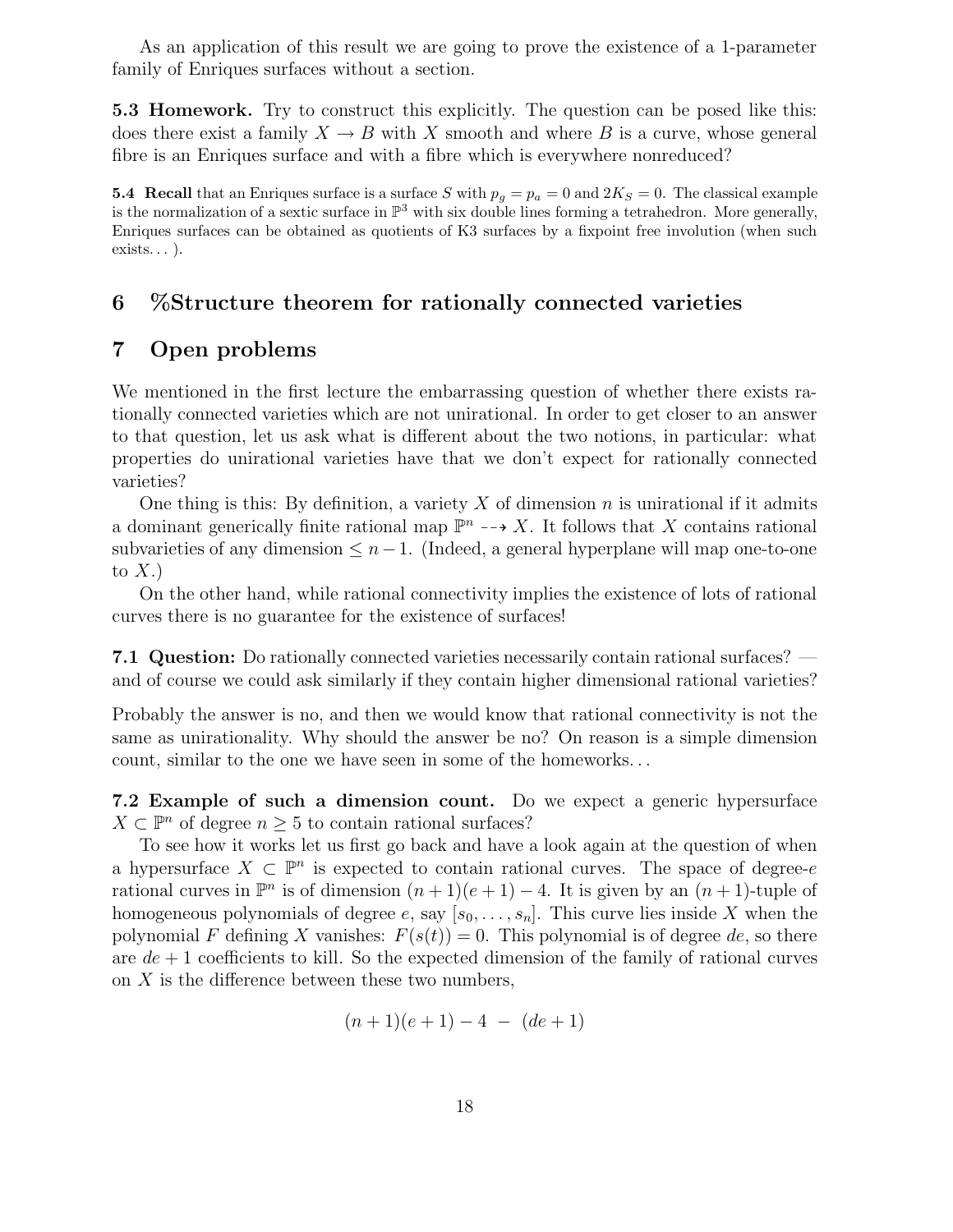For  $d \leq n$  this number is always positive... (For  $d = n+1$ , the number is positive but not enough to fill the space. . . perhaps there are only some few rational curves of low degree  $e \dots$ )

Now let us do the same count for maps  $f : \mathbb{P}^2 \to \mathbb{P}^n$ . Say of degree e in the sense that  $f^*\mathcal{O}_{\mathbb{P}^n}(1) = \mathcal{O}_{\mathbb{P}^2}(e)$ . The dimension of the space of such maps is

$$
(n+1)\binom{e+2}{2}-9
$$

and the number of conditions to make the image land inside  $X$  is

$$
\binom{de+2}{2}.
$$

Let us just look at the inequality asymptotically: the first is  $\sim \frac{n+1}{2}e^2 + O(e)$  while the number of conditions goes like  $\frac{d^2}{2}$  $\frac{d^2}{2}e^2+O(e)$ . So we expect a general hypersurface of degree d to contain images of maps of type  $\mathbb{P}^2 \to \mathbb{P}^n$  when  $d^2 \leq n$ . (Again for  $d^2 = n + 1$  there might be some but not enough??)

Now there are three reason for this argument not being convincing. First of all it treats only rational surfaces which are the image of a  $\mathbb{P}^2$ ; we ought to do the same dimension count also for blow-ups of  $\mathbb{P}^2$ , etc.

Second, how about singular images?, how can we exhaust all possibilities?

And finally, the most important draw-back of all this is that anyway it is nothing than a dimension count, and does not prove the existence or non-existence of anything. . .

A second approach to the problem is this: why not take a 1-parameter family of rational curves in X and let it sweep out a surface? In other words, find a rational curve in the parameter space of all rational curves! So, for X smooth and irreducible, look at the space of maps

$$
M=M_0(X,\gamma)
$$

and ask for rational curves in here.

Note that there is no bar over this space: we only consider maps whose source is  $\mathbb{P}^1$ . (The Kontsevich space where we allow reducible source curve may have more than one irreducible component...) So we can say: M contains no rational curves if and only if X contains no rational surfaces.

Or in the other direction: could M itself be rationally connected? And if not, what is the mrc quotient of M?

There is an interesting parallel between these questions and homotopy theory. In homotopy theory the first question is whether two points can be connected, and whether a given space is connected; next one asks whether it is simply connected—this is equivalent to asking whether the loop space is connected—and so on: Each homotopy group  $\pi_k$  is the set of connected components of loop spaces of loop spaces of loop spaces...